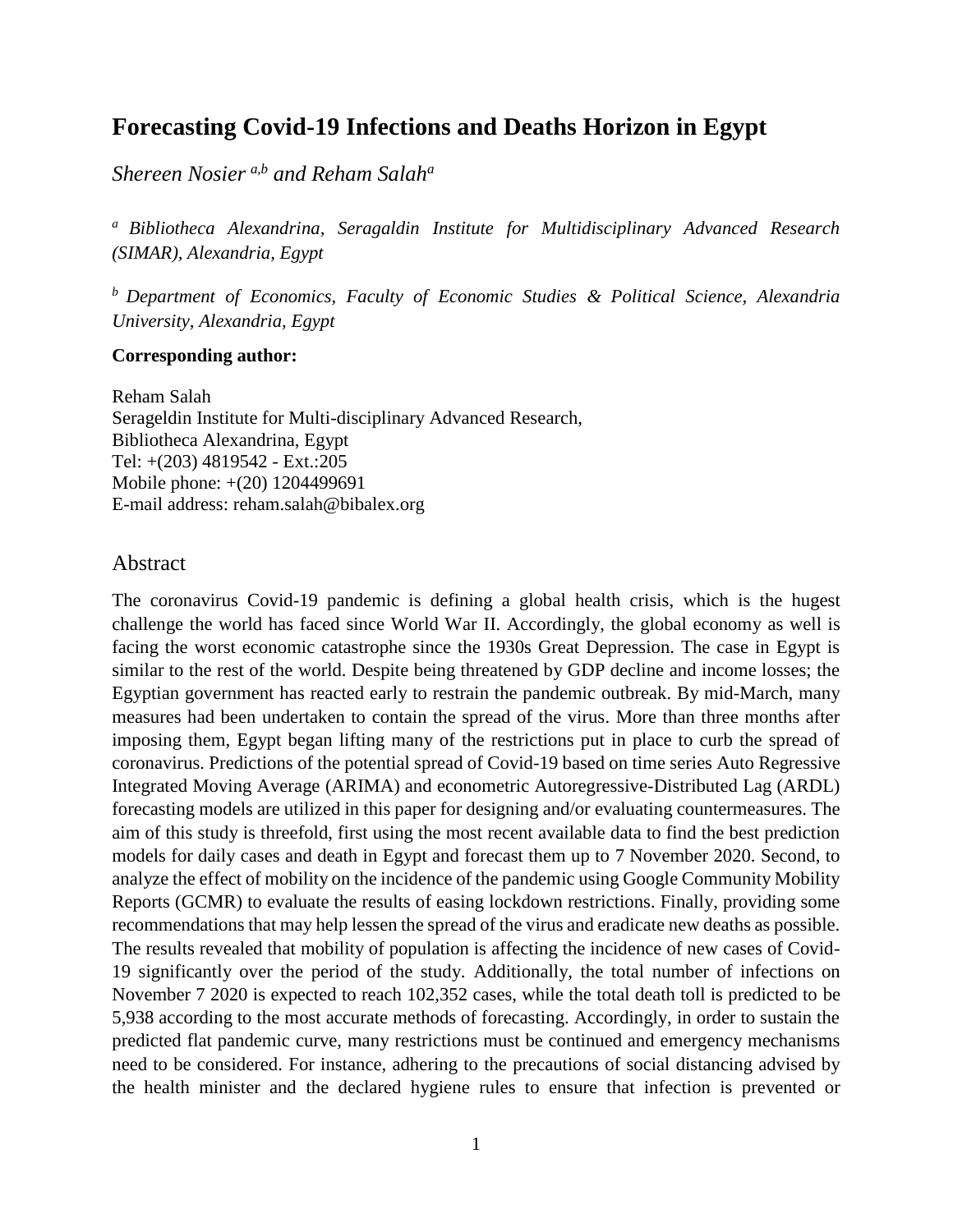transmitted is necessary. Besides, being prepared with re-imposing lockdown strategies and health system support are essential among others. It should also be noted that this expected pattern can shift, yet that depends on people's actions.

**Keywords:** Covid-19, Egypt, Forecasting, Community Mobility, ARIMA Model, ARDL Model

## **1. Introduction**

Since the mid of December 2019, the novel coronavirus (Severe Acute Respiratory Syndrome 2 "SARS-CoV-2") from Wuhan, China, has continued to spread across the globe and turned into a pandemic currently known as Covid-19 (Yousaf, et al., 2020; Kumar, et al., 2020). Because of the rapid increase of the number of infections worldwide and the absence of vaccines, the contagious disease has turned the world upside down. In fact, as of 15 August 2020, Coronavirus has infected 21.63 million persons, and killed more than 769 thousand people with 3.56% death to infection rate. On the other hand, 14.34 million have been recovered with 66.31% recovery rate as of the same date. A month later on 16 September, the virus has infected 29.73 million individuals and the death toll reached 939,289 resulting in a mortality rate of 3.16%. Additionally, on the same date the number of recovered people has reached 21.54 million, so that the recovery rate increased to 72.46%. That is to say, the virus may have become less lethal globally as the death rate has decreased by 0.5% and the recovery rate has risen by 6.15%. To add more, due to the Covid-19 pandemic, everything has been impacted around the world. In order to prevent further transmission, strong preventive measures had been taken such as implementing lockdown and international travel bans. Despite being under lockdown for a long time of uncertainty, things are slowly easing back leading to a decision of reopening economies and relaxing movement restrictions to avoid poverty increase and job losses.

Indeed, the global economy is facing the worst economic catastrophe since the 1930s Great Depression (Breisinger, et al., 2020). The case in Egypt is not different from the rest of the world. Despite being threatened by GDP decline and income losses, the Egyptian government has reacted early to restrain the pandemic outbreak. By mid-March, many measures had been undertaken to contain the spread of the virus, including travel bans, a nighttime curfew, social gatherings ban, and the closure of some organizations, religious institutions and schools. More than three months after imposing them, Egypt began lifting many of the restrictions put in place to curb the spread of coronavirus.

Due to the fact that decisions made now and in the months to come will be some of the most important in addition to the fears of a possible powerful second wave, it is urgent that the government making those decisions has access to the best information available regarding the possible trajectory of the pandemic. Therefore, predictions on the potential spread of Covid-19 based on econometrics models can be important tools for designing and/or evaluating countermeasures.In the last few months, researchers have developed or utilized existing statistical methods to predict the number of cases and deaths (Yousaf, et al., 2020). Additionally, the released Google Community Mobility Reports (GCMR) offers a novel opportunity to investigate the relationship between mobility patterns and spread or transmission of Covid-19 (Paez, 2020). Consequently, the aim of this study is threefold, first using the most recent available data to find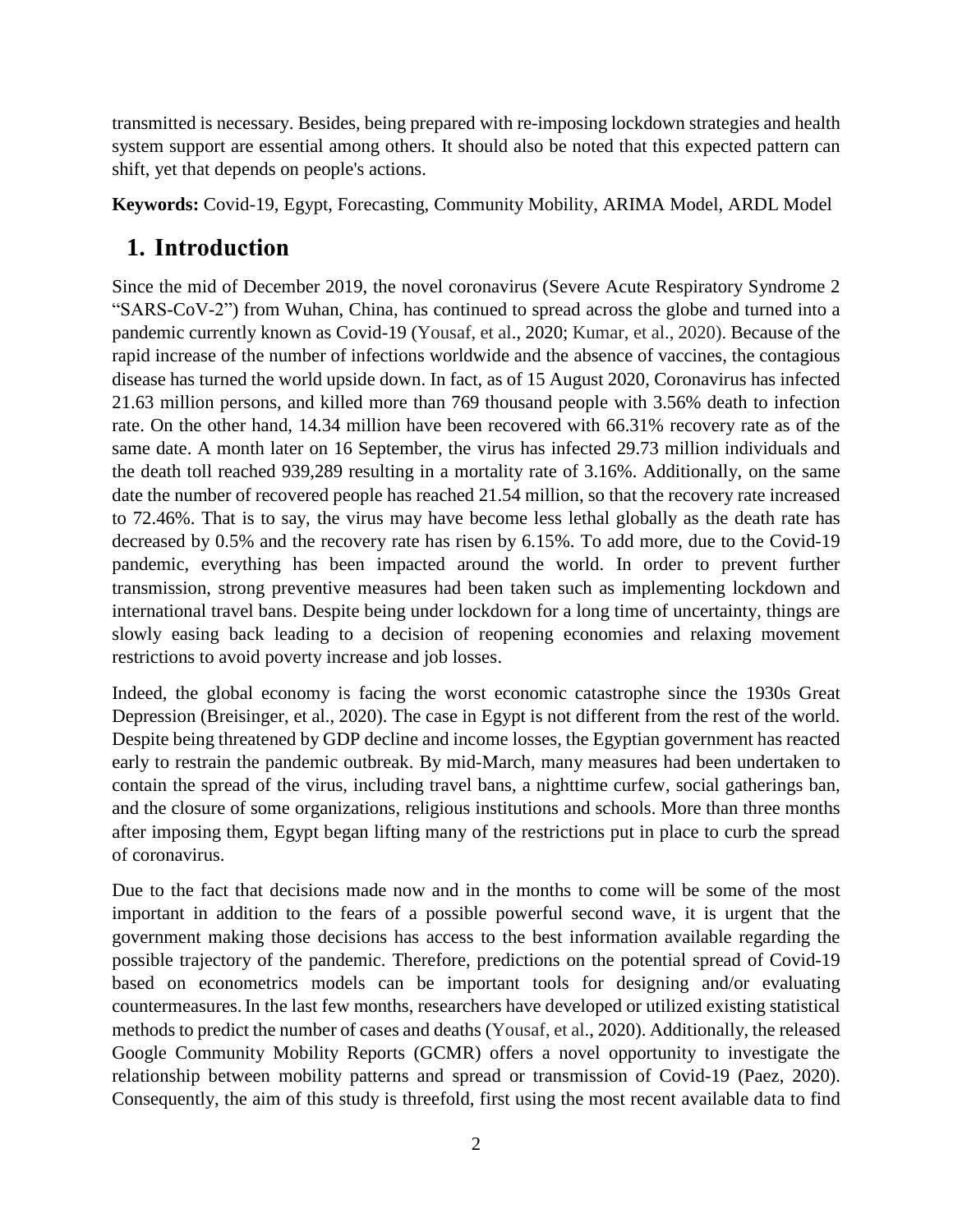the best prediction models for cases and death in Egypt and forecast them. Due to the fact of the dynamic nature of the pandemic, more and continuous epidemiological models are needed for forecasting. Second, to analyze the impact of mobility on the incidence of the pandemic using GCMR to evaluate the results of easing lockdown restrictions. Finally, providing some recommendations that may help lessen the spread of the virus and eradicate new deaths as possible.

## **2. Literature Review**

Despite the importance of forecasting the possible trajectory of the pandemic, as far as we know, the studies conducting predictions of cases and deaths in Egypt are still parsimonious and not timely updated to reflect the most recent situation. Saba and Elsheikh (2020) forecasted the possible number of cases in Egypt using statistical and artificial intelligence methods namely; Auto Regressive Integrated Moving Average (ARIMA) and Nonlinear Autoregressive Artificial Neural Networks. The study utilized the reported cases from 1 March to 9 May 2020 to forecast one month ahead until 8 June 2020. An increase of 280% in cases was estimated during May 2020. Similarly, El-Ghitany (2020) conducted a short-term prediction for the epidemic situation in Egypt based on data from February 14 until April 18, 2020. The researcher applied the exponential growth rate model to forecast the daily cases from 19 April to 6 June. The results implicated that by late May, infections are expected to reach more than 20,000 then starts to decline. In their study, Elmousalami and Hassanien (2020) provided daily forecasting models of Covid-19 cases by means of different time series models such as moving average (MA), weighted moving average, and single exponential smoothing. The results forecasted that the number of confirmed cases in Egypt would be doubled up to 4-folds in April. That is, they suggested that the number of coronavirus cases grows exponentially in Egypt.

Additionally, Anwar and AbdelHafez (2020) foreseen the expectant timing of coronavirus peak in Egypt. They employed the epidemic online calculator tool, which apply the Susceptible, Exposed, Infective and Removed model. In their study, the daily reports for the period 14 February to 11 May 2020 was utilized. The results indicated the number of hospitalized cases is predicted to reach a peak of 20,126 in the middle of June. While, a total of 12,303 deaths was expected. The research also claimed that the quarantine restrictions should be kept until the end of June 2020. Likewise, Tachy Health team applied a three-compartmental Susceptible- Infected-Recovered/Removed time-dependent epidemiological model, to examine the epidemic curve in four Middle East and North Africa (MENA) countries namely; Egypt, UAE, Saudi Arabia, and Algeria. For Egypt, the results anticipated a probable peak 6 June 2020 assuming that 5% of the population is susceptible, reproduction number of 2.6 and a 1/14 recovery rate. Another two scenarios were to reach the highest number of infections at 18 June or 16 July based on different assumptions. However, no studies was found that made use of GCMR in Egypt.

## **3. Descriptive Analysis**

This section provides real-time actual data about the confirmed cases and death of Covid-19 in Egypt since the outbreak of the virus on mid-February 2020 until mid-September 2020. In addition, a track of Egyptians mobility and infections is presented.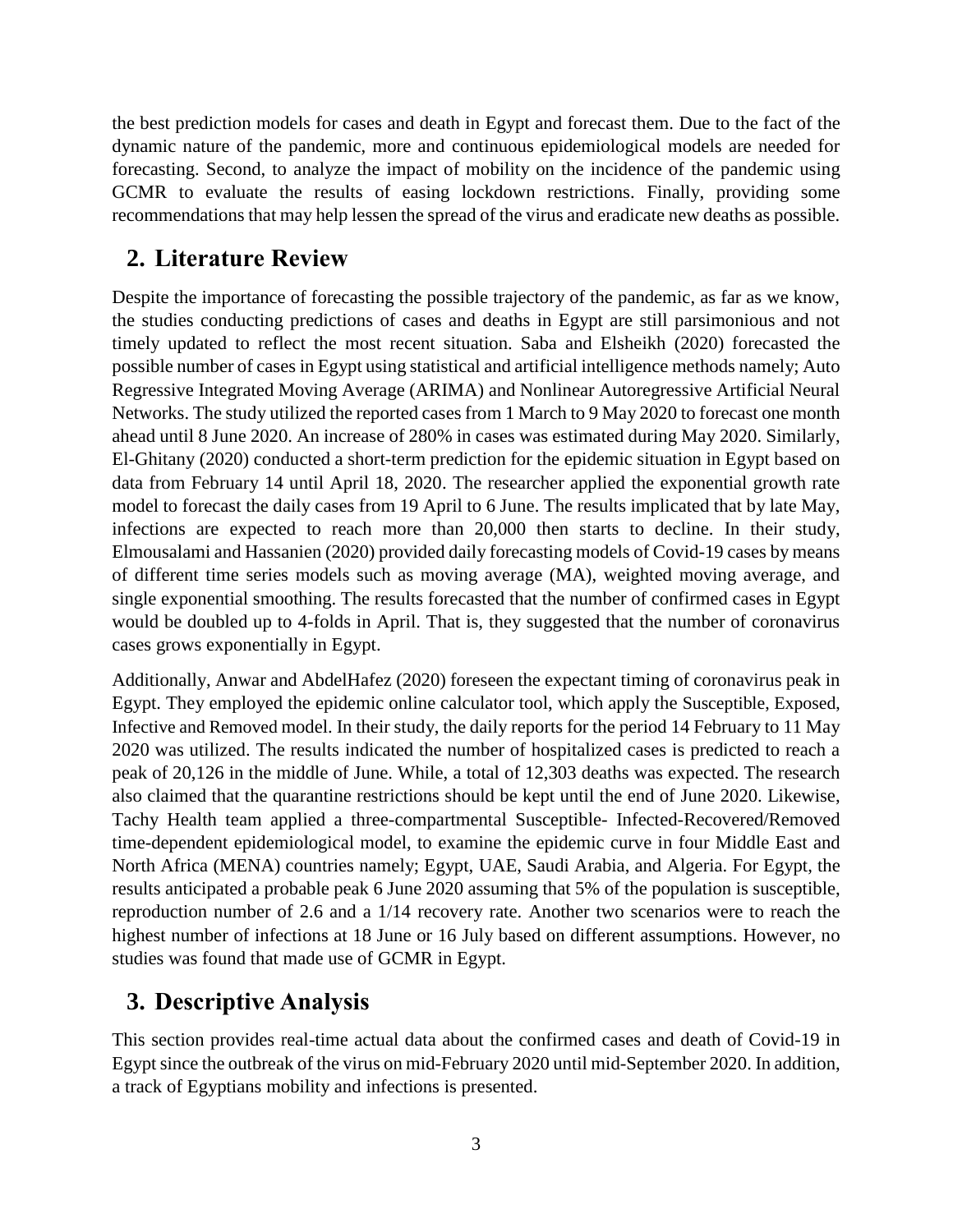#### **3.1 Cases and Deaths Trends**

As depicted by Figure 1, on August 15, 2020, the total number of confirmed infections nationwide in Egypt reached 96,336 since the detection of the first one on 14 February. One month later, the number of infections has risen to 101,009. Further, the death toll has been raised to 5,141 and 5,648 deaths on 15 August and 16 September 2020 respectively. On the other hand, the recovered cases has increased to 58,835 individuals on August 15 and has reached 85,745 on 16 September. Therefore, the infection rate was 0.09% (Population =102,334,404) until mid-August, the recovery rate was 61.07% and the mortality rate was 5.34%. At that time, in comparison to the global values, the recovery rate in Egypt was lower than its global counterpart by 5.24%. While, the mortality rate was 1.78% higher in Egypt. During the last month, the infection rate in Egypt has increased by 0.29% whilst the death rate has fallen by 0.27% and the recovery rate has increased by 23.54%.







#### **Figure 2:** Daily Confirmed Cases and Death of Covid-19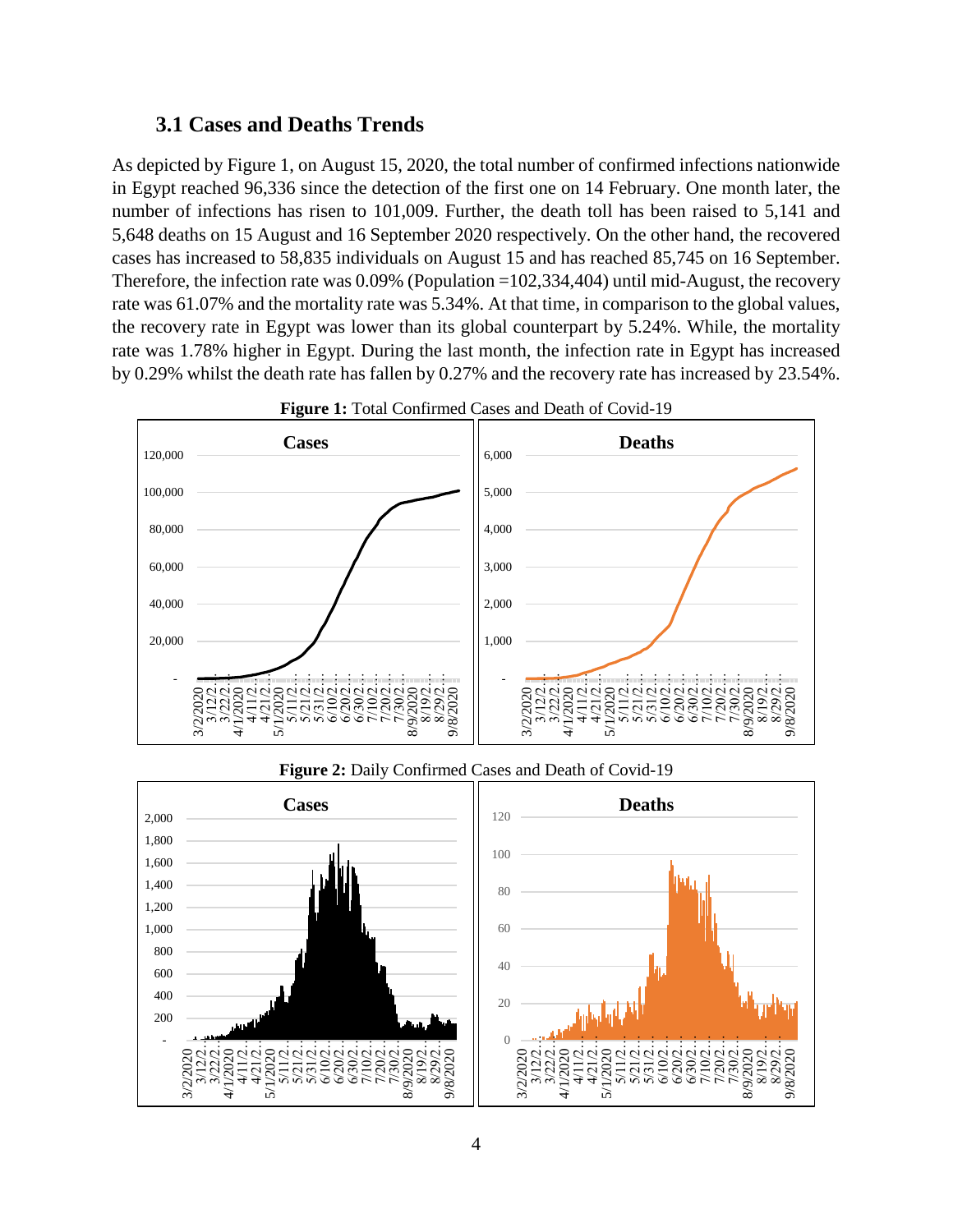Moreover, the daily cases started to fall since July 24, 2020. In addition, the highest numbers of infections were 1,774 on 20 June 2020. Speaking of the number of death, it reached a maximum of 97 deaths on June 16, 2020. It is worth mentioning that, the number of deaths has been decreasing from 18 July 2020.

### **3.2 Mobility Trends**

Obviously Egypt has experienced a long list of closures and policies aimed at encouraging citizens to stay at home. Consequently, the levels of mobility changed starting from 12 March 2020 when the government started imposing some restrictions such as schools and universities closing. At that time, the reported cases were 7 solely. Following, a night-time curfew has been imposed since March 24, 2020. Additionally, the Ministry of Awqaf [Endowment] declared the closure of the mosques and the places of worship nationwide until further notice. Figure 3 depicts how mobility to diferent destinations has altered in terms of percentage change from baseline.



5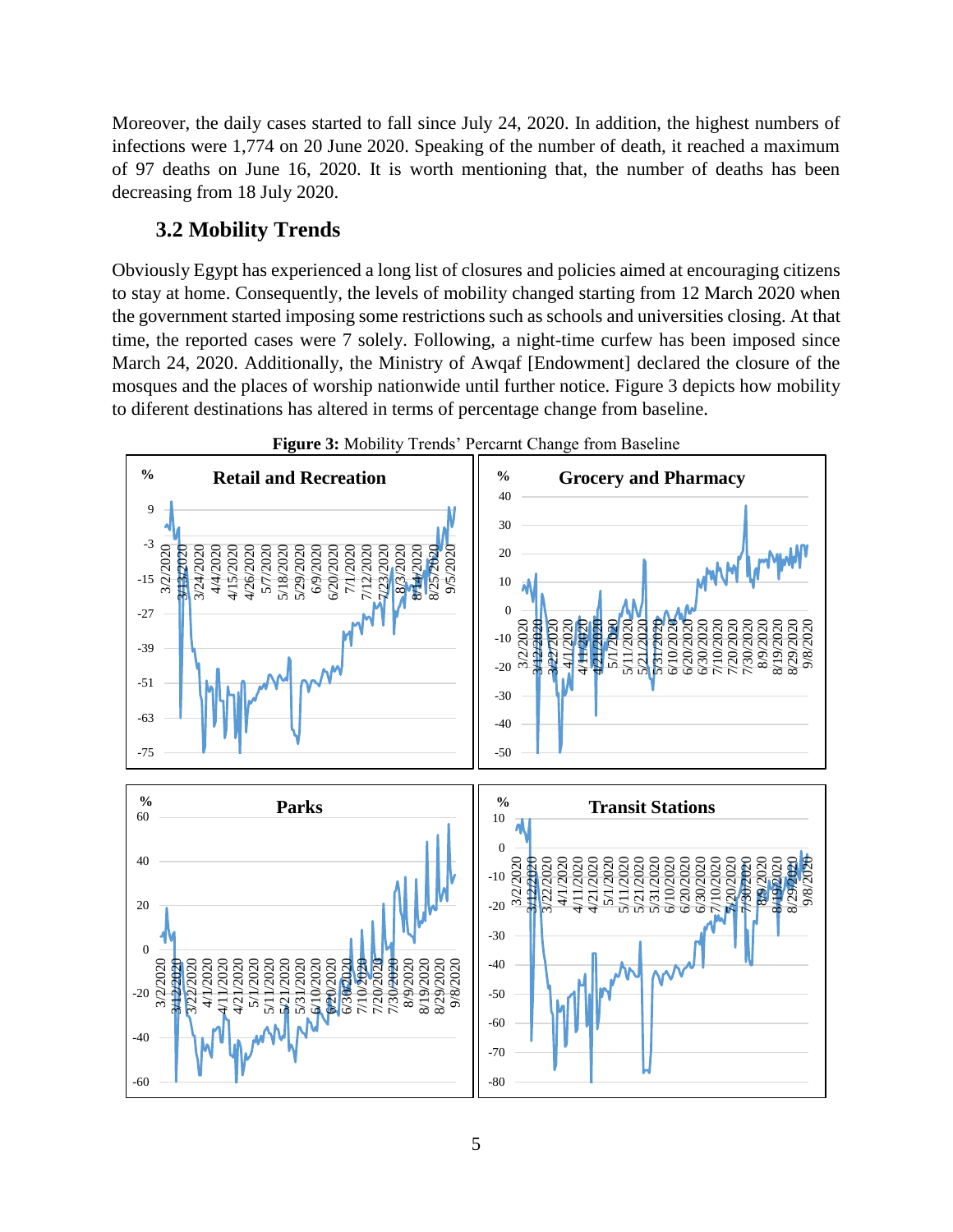

Clearly, the hike in the amount of individuals going out mirrors a spike in the amount of persons who have reportedly tested positive for the disease. Accordingly, the crowding that has occurred over the two weeks preceding the holy month of Ramadan has lead the curve of the infection to grow. It is worth mentioning that, right before the holy month, Egyptians were supposed to celebrate the Easter holiday on 20 April. However, amid fears of coronavirus outbreak, complete closure of public gardens and beaches was directed. Figure 3 shows clearly the huge recession in mobility on that day. Importantly, this day witnessed the biggest drop in the number of people going out. Visits to retail and recreation venues, parks, transit stations and workplaces were down 76%, 63%, 82% and 66% respectively. Afterwards, on 29 May 2020, the number of cases surpassed the 1,000 mark; this was due to the increased mobility of the Egyptians before and during Eid Al-Fitr.

As mentioned earlier, the highest number of infections taken place at the second half of June. Notably, ten days prior to this latter date, movement to retail and recreational outlets and parks was 2% and 6% higher on average than its counterpart was at the first weeks of June. At the same time, the number of people staying home has dropped. Foundationally, visits to grocery shops and pharmacies started to increase starting from the beginning of June marking a possible reason that individuals embarked on applying self-isolation at homes following the Egyptian Health Minister Treatment protocol.

Later and after about a three-month closure, by the end of June the government started reopening. After that, individuals started spending more time out and as a result time spent at home dropped by 5%. On the other hand, hanging to restaurants, cafes and other places increased 20% on average during July than June. Likewise, the portion of individuals visiting parks raised by 25% on average for the same period. At the same time, grocery stores and pharmacies witnessed 16% increase in visits. Additionally, use of transportation hubs jumped 18% on average. Despite resulting in upward movement as well as having Eid Al-Adha holiday, the number of infections kept on decreasing since Mid-July. This may be because an increasing number of Egyptians are taking social distancing measures seriously and committing to adhering to preventive measures to limit coronavirus outbreak as a result of increased level of awareness.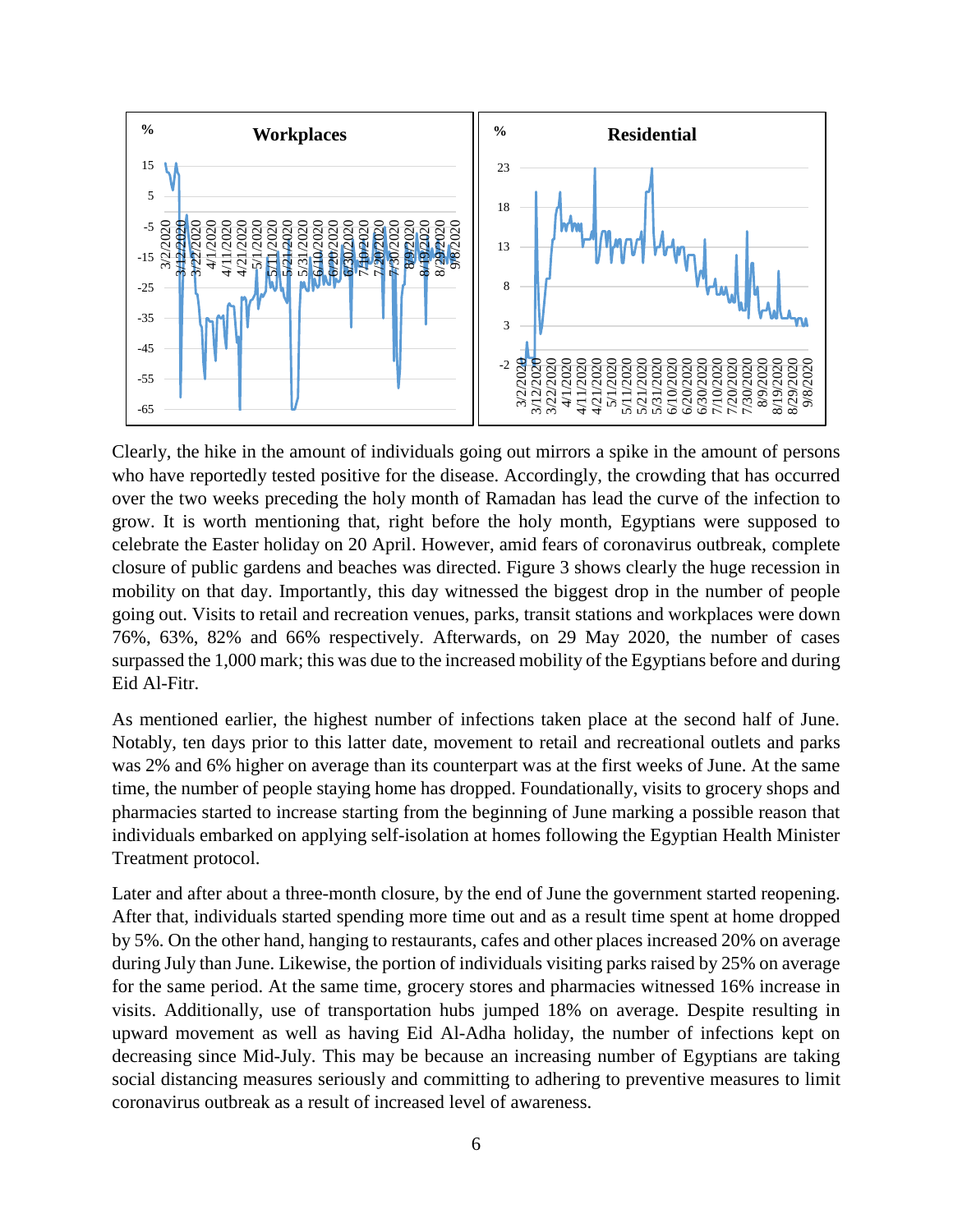# **4. Methodology**

Modeling and forecasting daily number of cases and deaths can help the health system provide services for the infected individuals and provide an insight for policy makers to design protective measures. Consequently, the econometric models could be of help in forecasting trajectories of the pandemic. In this study, both ARIMA model and ARDL model are employed to predict dailyconfirmed cases and deaths of Covid-19.

## **4.1 Data**

Speaking of the utilized data, a total number of 192 days (from March 2, 2020 to September 8, 2020) were used to develop the ARIMA and ARDL models of new cases and deaths. The Egyptian Ministry of Health and Population (MoHP) reports the official data regarding Covid-19 on a daily basis for instance, daily-confirmed cases, recoveries and deaths, as well as the total figures.

In 2020, Google released GCMR for many countries including Egypt. These reports aim to give vision about the changes in response to the different policies aimed at alleviating Covid-19 consequences. The reports provide mobility alternations over time across different sets of places such as; retail and recreation covering visits to restaurants, cafes, shopping centers, museums, libraries and movie theaters, groceries and pharmacies, parks, transit stations including subway stops and bus and train stations, workplaces, and residential places with respect to a baseline (Google LLC).

In other words, the dataset highlights the percent change in visits to different categories of places. It depicts how the frequency and/or length of visits to categorized places change compared to baseline days. The baseline day corresponds to the median value from the 5-week period Jan 3 – Feb 6, 2020 (Ibid). Using this data one can assess the effect of mobility patterns on the spread of Covid-19.

According to Lauer, et al. (2020), the median incubation duration is 5.1 days (95% Confidence Interval (CI), 4.5 to 5.8 days), and 97.5% of individuals who develop symptoms will do so within 11.5 days (CI, 8.2 to 15.6 days) of infection. As a result, it is to be expected that any changes in mobility will have a lagged effect on detecting the new infections. Consequently, lagged values of the mobility elements and indicators are estimated by means of time series models.

## **4.2 Models' Estimation**

Number of new cases (NCases) and new deaths (NDeaths) on daily basis are used in the estimation as dependent variables in two different models to be forecasted over two months (9 September - 7 November). Additionally, six independent variables – represent mobility alternations - are included in the econometric model of daily cases while one – new infections - is used for the deaths model.

## **4.2.1 Estimation of Time Series Models**

Many researchers have utilized ARIMA model to forecast the infection horizon of the virus in different countries (Dehesh, et al., 2020; Yousaf, et al., 2020; Kumar, et al., 2020; Benvenuto, et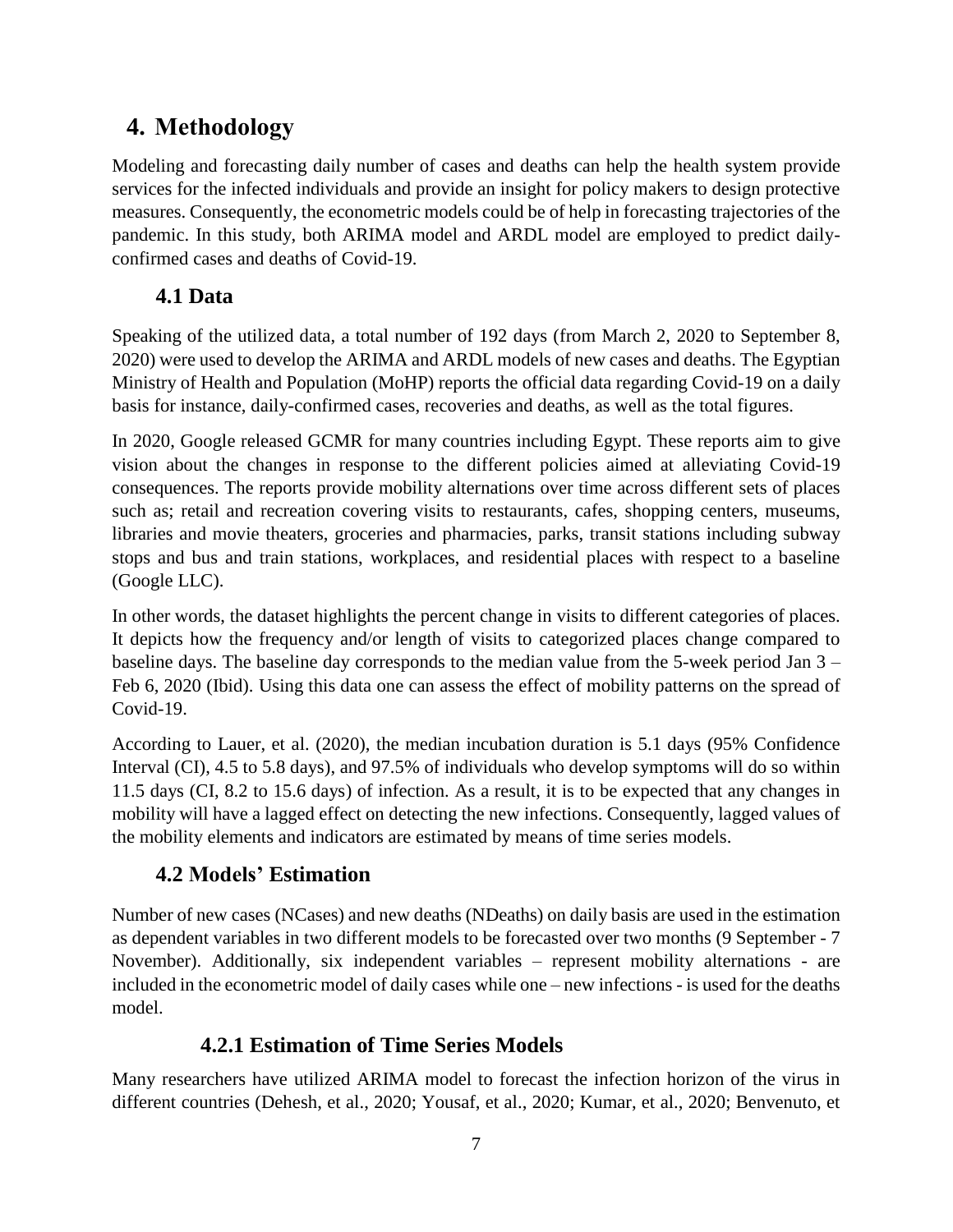al., 2020; Saba & Elsheikh, 2020). Popularly known as the Box–Jenkins (BJ) methodology, the ARIMA methodology emphasizes on analyzing the probabilistic, or stochastic, properties of time series on their own under the philosophy *let the data speak for themselves* (Gujarati & Porter, 2009). Unlike the regression models, in which  $Y_t$  is explained by *k* regressors  $X_1, X_2, ..., X_k$ , the BJ-type time series models allow  $Y_t$  to be explained by past, or lagged, values of Y itself and stochastic error terms. The important point to note is that, the time series data used in ARIMA should have stationary and linear nature. Hence, a stationarity test is conducted: for instance, Autocorrelation Function (ACF), Correlogram, or the unit root test using the Augmented Dickey– Fuller (ADF) Test or the Phillips Perron Test.

The ARIMA (*p,d,q*) model includes an autoregressive (AR) model and a MA model where *p*  denotes the number of autoregressive terms, *d* the number of times the series has to be differenced before it becomes stationary, and *q* the number of moving average terms. The chief tools in identifying the parameters of the model are the ACF, the Partial Autocorrelation function (PACF) and the resulting correlograms. Having chosen a particular ARIMA model, and having estimated its parameters, the next step is checking whether the chosen model fits the data reasonably well. All the models that passes the residual tests should be compared using Akaike information criterion (AIC). The model which has the least AIC is selected as the best model. Afterwards, the forecasting step based on the previously best-fit model is carried out.

### **4.2.2 Estimation of Econometric Models**

Until the beginning of the 1990s, static regression dominated the literature. It assumed that all the variables in the model are stationary. It has been proved that the macroeconomic data are mostly non-stationary; therefore, the OLS estimator does not produce reliable estimates and the regression tends to be spurious. Researchers use differenced variables in the model to obtain stationary variables, but in this case important information related to the long-run analysis is lost.

The co-integration approach is very attractive since it retains the long-run relations and obtains highly consistent parameters in the long run (Stock, 1987). However, there are integration and cointegration restrictions that the models have to overcome in order to apply this approach. Firstly, the ADF test (Dickey & Fuller, 1979) is used to examine the stationarity status of the variables in the different models. Pesaran, et al. (2001) proposed the ARDL approach of co-integration which can be applied and yields consistent estimates of the long-run parameters irrespective of whether the underlying variables are I(0), or I(1), or a combination of them. In addition, the ARDL approach permits different number of lags for each regressor to capture the data generation process in a general to specific framework (Feridun, 2009). The Monte Carlo results indicate that the ARDL approach works properly even when the model has endogenous regressors; the standard errors of the estimated coefficients are standard normal, therefore the standard critical values can be used and the diagnostic tests can be performed to evaluate the statistical performance of the models (Song, et al., 2009).

The ARDL approach involves several steps. First, the optimal number of lags for all level variables is selected, using the appropriate information criteria, mainly the AIC and Schwartz Information Criterion (SIC). The second step is the bounds test, which involves estimating the Conditional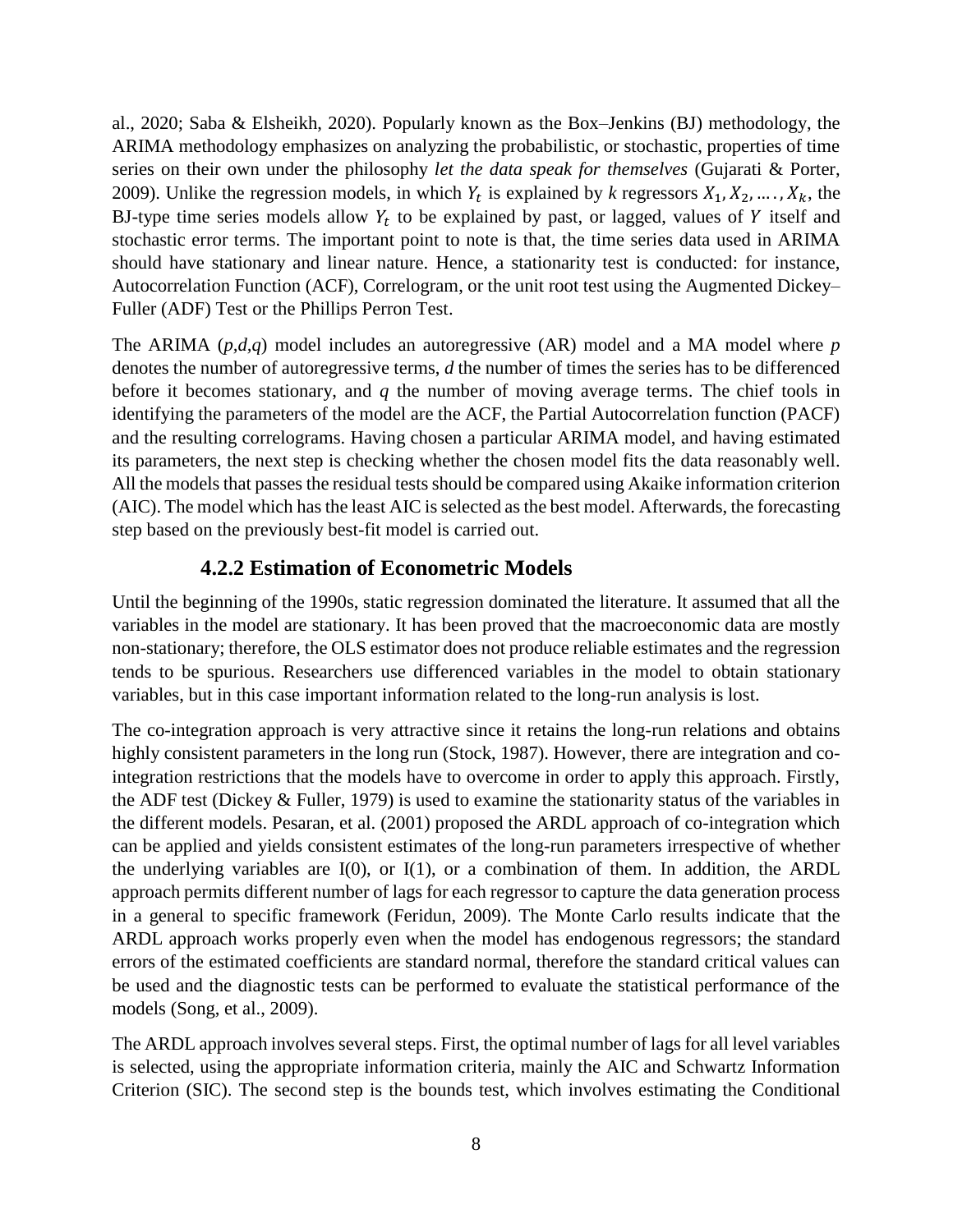Unrestricted Error Correction Model (UECM) to test for the existence of a long-run steady state relationship between the dependent variable and all the explanatory variables. Then, we can proceed to estimate the UECM (p, q, m, n, s, v, u) as in Equation (1).

∆ = <sup>0</sup> + ∑1∆− −1 =1 + ∑2∆− −1 =0 + ∑ 3∆− −1 =0 + ∑4∆− −1 =0 + ∑5∆esedential− −1 =0 + ∑6∆− −1 =0 + ∑7∆− −1 =0 +−1 + 1−1 + 2−1 + 3−1 + 4esedential−1 +5−1 + 6−1 + … … … … … … … … . . . (1)

where p, q, m, n, s, v, u are the optimal lags of level of the regressors:  $LnNCases_{t-i}$ , Grocery<sub>t</sub>, Parks<sub>t</sub>, Recreation<sub>t</sub>, Resedential<sub>t</sub>, Transit<sub>t</sub>, and Workplaces<sub>t</sub> respectively,  $\Delta$  is the first difference operator, and  $\sigma_0$  is a drift component. The left hand side of Equation (1) is the natural log of new cases (LnNCases<sub>t</sub>). The right hand side of the equation represents the explanatory variables in one lag in level, and in differences with the optimal lags for each variable; the independent variables represent six different measures of mobility alternations over time across different sets of places in Egypt. The parameters  $\sigma_{si}$  correspond to the short-run relations, whereas  $\rho$  and  $\theta_s$  correspond to the long-run relations;  $\epsilon_t$  is random errors.

The Wald or F-statistic is used to test the joint significance of lagged levels of the variables in the UECM, and determine the existence of the long-run equilibrium under the null hypothesis of no co-integration  $(H_0: \rho = \theta_1 = \theta_2 = \theta_3 = \theta_4 = \theta_5 = \theta_6 = 0)$  against the alternative that a long-run relation exists (H<sub>1</sub>:  $\rho \neq \theta_1 \neq \theta_2 \neq \theta_3 \neq \theta_4 \neq \theta_5 \neq \theta_6 \neq 0$ ) in Equation (1). However, as discussed by Pesaran, et al. (2001), both statistics have no standard distribution, irrespective of whether the regressors are purely I(0), purely I(1) or mutually co-integrated. Therefore, Pesaran, et al. (2001) computed two types of asymptotic critical values for a given significance level in the case of including and excluding trend. The first type assumes that all the variables are I(1), and the other assumes that all the variables are I(0). If the computed Wald or F-statistics exceed the upper critical value, the null hypothesis is rejected and the underlying variables are co-integrated. If the Wald or F-statistics are below the lower critical value, the null cannot be rejected and the variables are not co-integrated. Finally, if the Wald or F-statistic values lies between the two bounds, the test is inconclusive.

Once a long-run relationship has been established by the bounds test, the long-run relations can be estimated as  $\beta_j = \frac{-\theta_j}{\rho}$  $\frac{\partial f}{\partial \rho}$ . Since *j* represents the independent variables in Equation (1),  $\beta_{js}$  are the long-run coefficients of the different independent variables in the equation.

Finally, the models have to undergo several statistical checking such as autocorrelation, heteroscedasticity and stability test in order to ascertain their statistical reliability to be used in forecasting.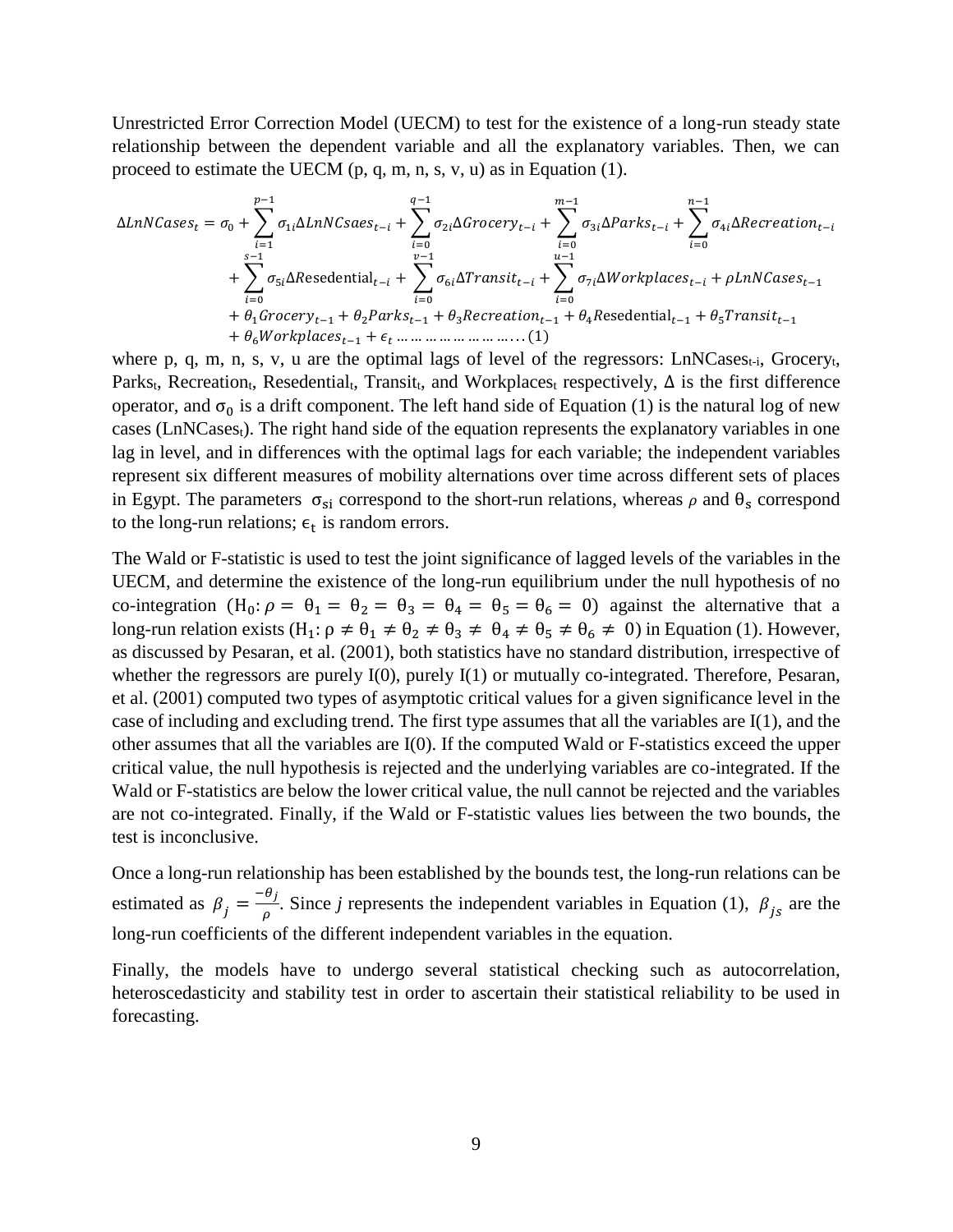#### **4.3 Forecasting Procedures**

#### **4.3.1 Ex-Post Forecasting Procedures**

An ex-post forecast (after the event forecast) is a forecast that is run in past periods for which actual values of the new cases and new deaths, in addition to the explanatory variables are available. The comparison of ex-post forecasts between different methods of estimation allows researchers to decide which method generates the best forecast, and therefore it can be used to produce ex-ante (before the event) forecasts (Nosier, 2012). Ex-post forecasting in the present study aims to evaluate the forecasting performance of the ARDL co-integration estimates and ARIMA (*p d q*) estimates for comparison.

The ARDL and ARIMA methods are re-estimated for the new cases and new deaths of Covid-19 models using daily data for the period from  $2<sup>nd</sup>$  of March to  $25<sup>th</sup>$  of August 2020. The estimated parameters are used to generate dynamic, ex-post forecasting over 14 days for the period (26<sup>th</sup> of August  $-8$ <sup>th</sup> of September 2020) for the two estimated models. Dynamic forecasting calculates dynamic, multi-step forecasts starting from the first period in the forecast sample. In dynamic forecasting, previously forecasted values for the lagged dependent variables are used in generating forecasts of the current value. This choice will be available for our models, since the estimated equation contains dynamic components, such as lagged dependent variables and ARIMA terms.

The appropriate method of forecasting is chosen as the method, which has the least forecasting errors according to the forecasting error criteria, such as Root Mean Square Errors (RMSE), Mean Absolute Errors (MAE), Mean Absolute Percentage Errors (MAPE) and Symmetric Mean Absolute Percentage Errors (SMAPE).

Forecasting errors are defined as the differences between the actual and forecasted value over the period of the forecasting horizon, which are defined as:

e<sup>t</sup> = LnNCases<sup>t</sup> − LnNCasesF<sup>t</sup> … … … … … … … … … … … … … … … … . . … . (2)

where LnNCases<sub>t</sub> is the actual value of the natural log of new cases in time t, LnNCases $F_t$  is the forecasted value of the natural log of new cases in time  $t$ ,  $e_t$  is the forecasting errors in time  $t$ . In theory, for a well specified model, it is expected that the forecasting error has a mean of zero over a certain forecasting horizon. However, very small forecasting errors can be obtained even if the models are not well specified as a result of the existence of positive and negative forecasting error values, which cancel each other out. To solve this problem, measures of forecasting errors accuracy have been improved and the errors of Equation (2) transformed either to squared values  $(e_t^2)$  as in the RMSE in Equation (3), or to absolute values  $|e_t|$  as in the MAE in Equation (4) (Song, et al., 2009).

RMSE = 
$$
\sqrt{\sum \frac{e_t^2}{n}}
$$
 .... ... .... ... .... ... .... ... .... ... (3)  
MAE =  $\frac{\sum |e_t|}{n}$  .... ... .... ... .... ... .... ... (4)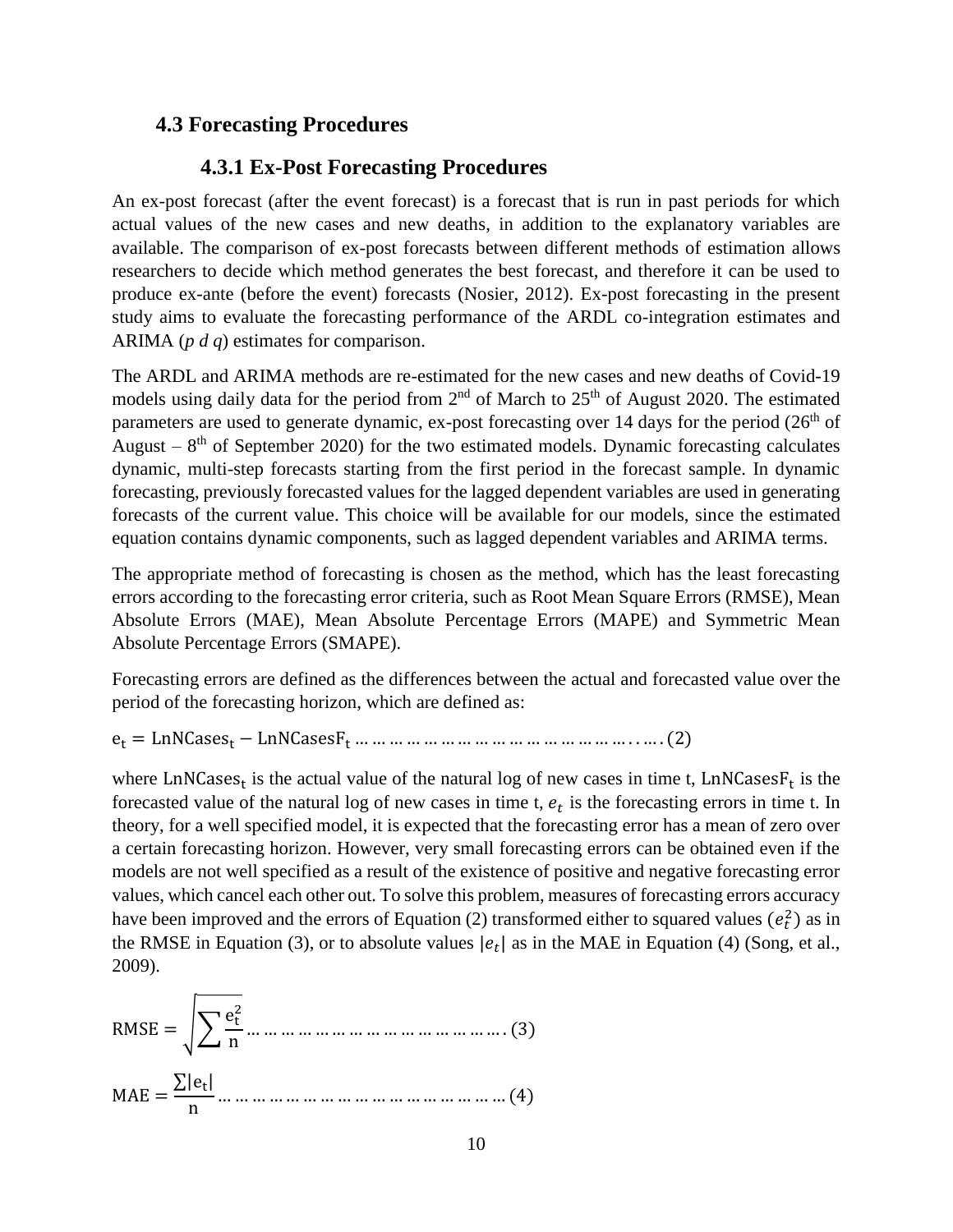where n is the number of forecasts. The main difference between the two forecasting error measures is that the MAE gives equal weight to all errors, whereas the RMSE gives more weight to larger errors. Therefore, the RMSE is more sensitive to one extremely bad forecast (Li, et al., 2005). The MAPE is another error forecast measure in which the errors of the forecast are divided by the actual values of the dependent value, as in Equation (5), to produce unit independent measures (percentage errors), so one can compare the errors of fitted models that differ in level.

$$
MAPE = \left(\frac{1}{n} \sum \frac{|e_t|}{T O_t}\right) * 100 \dots \dots \dots \dots \dots \dots \dots \dots \dots \dots \dots \dots \dots \tag{5}
$$

In the present study, the three measures are used to compare forecasting accuracy between different methods for the same model, whereas the MAPE is used to compare forecasting accuracy even across the two models. Moreover, Lewis (1982) suggested the following interpretation of the resulting MAPE values: Less than 10% is highly accurate forecasts, 10%-20% is a good forecasting, 20%-25% is a reasonable forecasting, 50% or more is an inaccurate forecasting (Lewis 1982, quoted in Tideswell, et al., 2001).

#### **4.3.2 Ex-Ante Forecasting Procedures**

Ex-ante forecasting is very important for decision-making for both the private and public sectors. Generating accurate and valid forecasts requires well specified, theoretically consistent and statistically robust econometric methods (Nosier, 2012).

Statistical diagnostics and stability tests should be performed to examine the validity of the estimated ARIMA and ARDL in forecasting the future new cases and deaths of Covid-19 in Egypt. Moreover, ex-post forecasting comparison is implemented to select the preferred method for each model. The picked best-fit models are utilized to forecast daily cases and deaths for 60 days using the whole time span of 192 days. A longer forecast horizon would result in increasing errors of the forecast variables, resulting in lack of robustness and accuracy of the econometric forecast (Lee, 2005).

#### **5. Results**

In this section, the results of the estimated ARIMA and ARDL models are presented and discussed. Diagnostic tests are performed to the resulting estimates. If the used methods overcome the diagnostic and stability tests, we proceed by using the fitted models in generating ex-post and exante forecasting of daily cases and deaths in Egypt over a period of two months from the 9<sup>th</sup> of September to the  $7<sup>th</sup>$  of November as stated before.

#### **5.1 Estimation Results**

#### **5.1.1 Results of Time Series Models - ARIMA**

ARIMA (4, 2, 1) is selected - according to the AIC- as the most appropriate specification to forecast the number of new cases of Covid-19 in Egypt, as illustrated in Figure 4 (A). The model as a whole is significant at the 1% level of significance and it has moderate explanatory power  $(R^2= 0.613)$ . The residuals of the model have no first order autocorrelation according to DW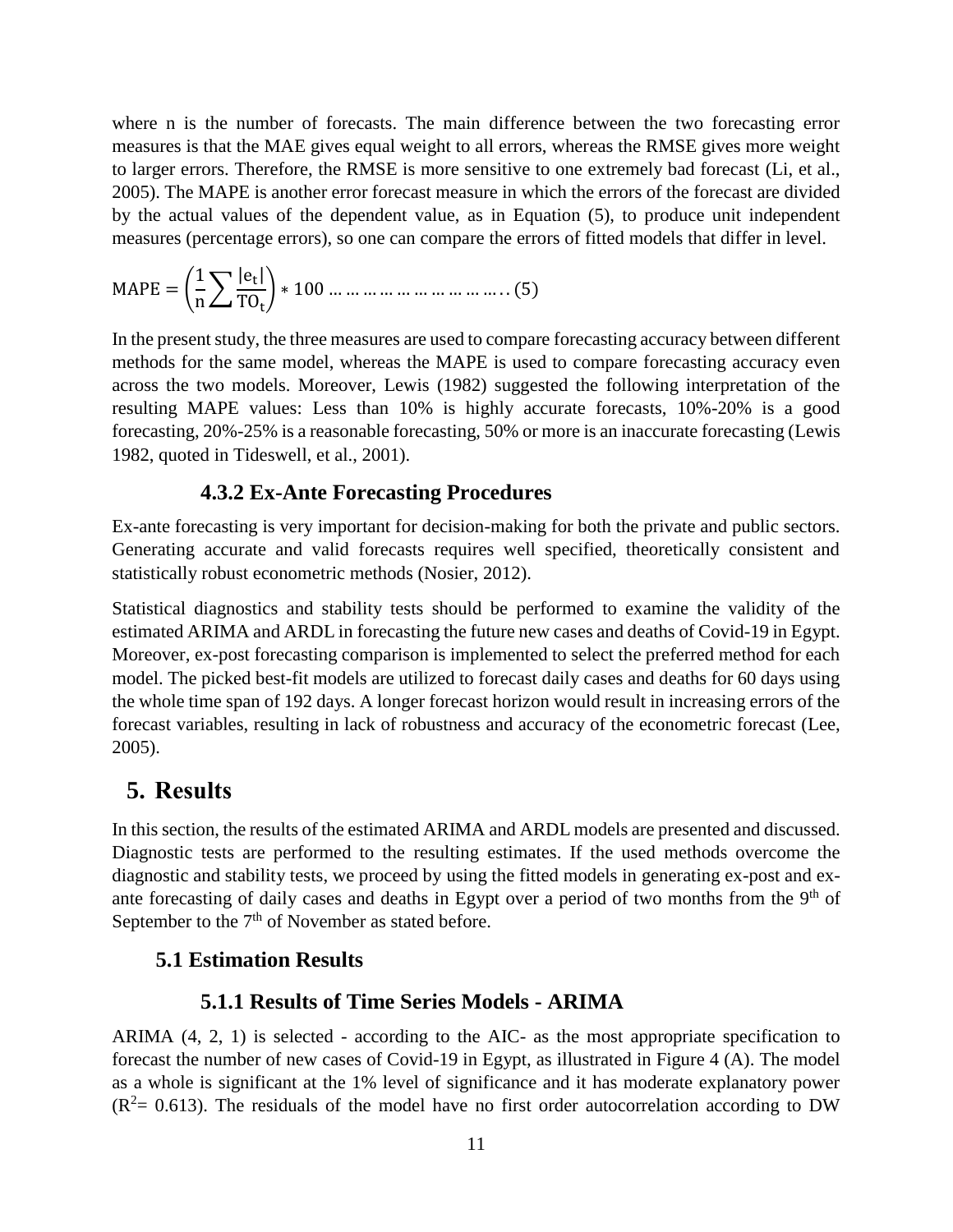statistic (1.67), but the residuals are heteroscedastic (F-statistic of Autoregressive Conditional test of heteroscedasticity (ARCH) = 24.47, p-value = 0.000). The model is stable according to the Regression Equation Specification Error Test (RESET) (F-statistic  $= 0.551$ , p-value  $= 0.459$ ). Therefore, except for heteroscedasticity, the ARIMA model has no econometric problems.

In addition, ARIMA  $(1, 1, 4)$  is used to forecast the number of new deaths, as it is proved to have the best specification using the AIC, as shown by Figure 4 (B). The model is significant at the 1% level of significance, however, it has weak explanatory power ( $R^2 = 0.29$ ). The residuals have no first order autocorrelation according to DW statistic (2.05). However, using ARCH test, the residuals are heteroscedastic (F-statistic  $= 8.514$ , p-value=0.004). Finally, the model is stable (Fstatistic of RESET test=0.391, p-value=0.533). Therefore, the ARIMA model has no econometric problems, except for heteroscedasticity.

Solving for the problem of heteroscedasticity in the two models; ARIMA-ARCH model is utilized to obtain homoscedastic residuals. Both ARIMA and ARIMA-ARCH models are utilized in the ex-post forecasting to choose the highest forecasting accuracy models, which have the lowest forecasting errors.



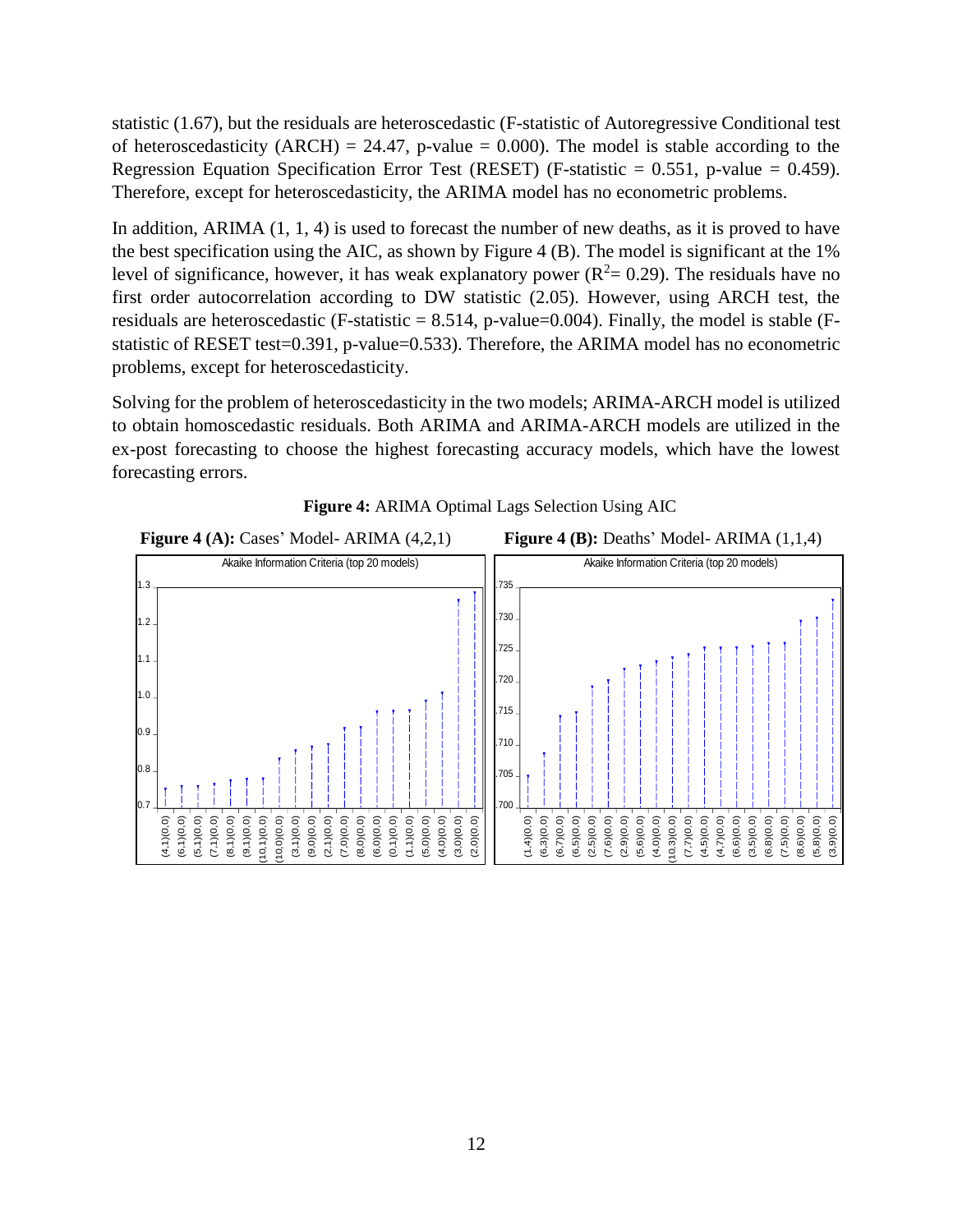### **5.1.2 Results of the Econometric Models - ARDL**

#### **5.1.2.1 Unit Root Results**

The results of the ADF unit root tests are reported in Table 1. At the 5% level of significance, the results indicate that LnNCases<sub>t</sub> is non-stationary, but stationary in first differences,  $I(1)$  variables, according to the appropriate trend-specification. All the other variables in the two models are found to be stationary variables, *I*(0). However, we proceed by estimating the co-integration relation of the two models, since we use the ARDL technique which permits a co-integration relationship to exist irrespective of whether variables have the same integrating order or not.

| <b>Variables</b>      | <b>Trend Specification</b> | <b>ADF</b> | <b>Variables</b>   | <b>Trend Specification</b> | ADF      |
|-----------------------|----------------------------|------------|--------------------|----------------------------|----------|
| LnNCases <sub>t</sub> | $Constant +Trend$          | $-1.206$   | <b>ALnNCases</b>   | None                       | $-3.637$ |
|                       |                            | (0.906)    |                    |                            | (0.000)  |
| $LnND$ eath $_t$      | Constant                   | $-3.305$   | <b>Residential</b> | $Constant + trend$         | $-3.797$ |
|                       |                            | (0.016)    |                    |                            | (0.019)  |
| Grocery               | Constant +Trend            | $-6.579$   | $Transit_t$        | $Constant + trend$         | $-4.564$ |
|                       |                            | (0.000)    |                    |                            | (0.002)  |
| <b>Parkst</b>         | Constant+ Trend            | $-4.146$   | Workplacest        | Constant                   | $-5.717$ |
|                       |                            | (0.007)    |                    |                            | (0.000)  |
| <b>Recreation</b>     | $Constant + Trend$         | $-4.290$   |                    |                            |          |
|                       |                            | (0.004)    |                    |                            |          |

**Table 1:** Unit Root Tests According to the Appropriate Deterministic Trend

#### **5.1.2.2 Bounds Test Results**

The first step in ARDL approach of co-integration is to determine the optimal lags of the variables included in the models. Ten lags are set as a maximum lag length, and different ARDL specifications are chosen separately for each model and each variable according to the AIC as illustrated in Figure 5. Therefore; ARDL (10, 3, 0, 3, 2, 4, 1) has been selected as the best-fit model to forecast daily new cases, while, ARDL (9, 0) has been preferred for predicting daily new deaths.



**Figure 5 (A):** Cases' Model, ARDL (10,3,0,3,2,4,1) **Figure 5 (B):** Deaths' Model, ARDL (9, 0)

|                | Akaike Information Criteria (top 20 models) |                 |                |                |             |                |                |              |                      |                      |                |                      |                      |                |             |                      |                |                |                         |                |
|----------------|---------------------------------------------|-----------------|----------------|----------------|-------------|----------------|----------------|--------------|----------------------|----------------------|----------------|----------------------|----------------------|----------------|-------------|----------------------|----------------|----------------|-------------------------|----------------|
| .440           |                                             |                 |                |                |             |                |                |              |                      |                      |                |                      |                      |                |             |                      |                |                |                         |                |
| .442           |                                             |                 |                |                |             |                |                |              |                      |                      |                |                      |                      |                |             |                      |                |                |                         |                |
| 444            |                                             |                 |                |                |             |                |                |              |                      |                      |                |                      |                      |                |             |                      |                |                |                         |                |
| .446           |                                             |                 |                |                |             |                |                |              |                      |                      |                |                      |                      |                |             |                      |                |                |                         |                |
| .448           |                                             |                 |                |                |             |                |                |              |                      |                      |                |                      |                      |                |             |                      |                |                |                         |                |
| $-.450$        |                                             |                 |                |                |             |                |                |              |                      |                      |                |                      |                      |                |             |                      |                |                |                         |                |
| $-452$<br>.454 |                                             |                 |                |                |             |                |                |              |                      |                      |                |                      |                      |                |             |                      |                |                |                         |                |
|                |                                             |                 |                |                |             |                |                |              |                      |                      |                |                      |                      |                |             |                      |                |                |                         |                |
|                |                                             | 4<br>Μĵ         | 4<br>ςî        | 4<br>$\sim$    | 4<br>2î     | 4<br>$\sim$    | 4              | 4<br>$\sim$  | 4                    | 4                    | 4<br>2.        | 4                    | 4.                   | 4<br>ςi        | 4<br>$\sim$ | 4                    | 4<br>$\sim$    | 4              |                         | 4<br>ςi        |
|                |                                             | 6<br>$\ddot{ }$ | $\sim$         | $\sim$         | 6<br>ſ,     | က်             | 2, 3,          | $\sim$<br>ť, |                      |                      | õ              |                      |                      | $\sim$         | ຕົ<br>÷     |                      | $\sim$         | 2, 3,          |                         | 4              |
|                |                                             |                 |                |                |             |                |                |              |                      |                      |                |                      |                      |                |             |                      |                |                |                         |                |
|                |                                             |                 |                |                |             |                |                |              |                      |                      |                |                      |                      |                |             |                      |                |                |                         |                |
|                | ARDL(10, 3, 0, 3, 2, 4,                     | ARDL(10, 3,     | ARDL(10, 3, 0, | ARDL(10, 3, 4, | ARDL(10, 4, | ARDL(10, 4, 0, | ARDL(10, 3, 4, | ARDL(10, 3,  | ARDL(10, 3, 0, 3, 3, | ARDL(10, 3, 0, 3, 2, | ARDL(10, 3, 2, | ARDL(10, 3, 0, 2, 3, | ARDL(10, 3, 0, 4, 2, | ARDL(10, 3, 0, | ARDL(10, 3, | ARDL(10, 3, 1, 3, 3, | ARDL(10, 4, 0, | ARDL(10, 3, 0, | ARDL(10, 2, 0, 3, 2, 4, | ARDL(10, 3, 1, |

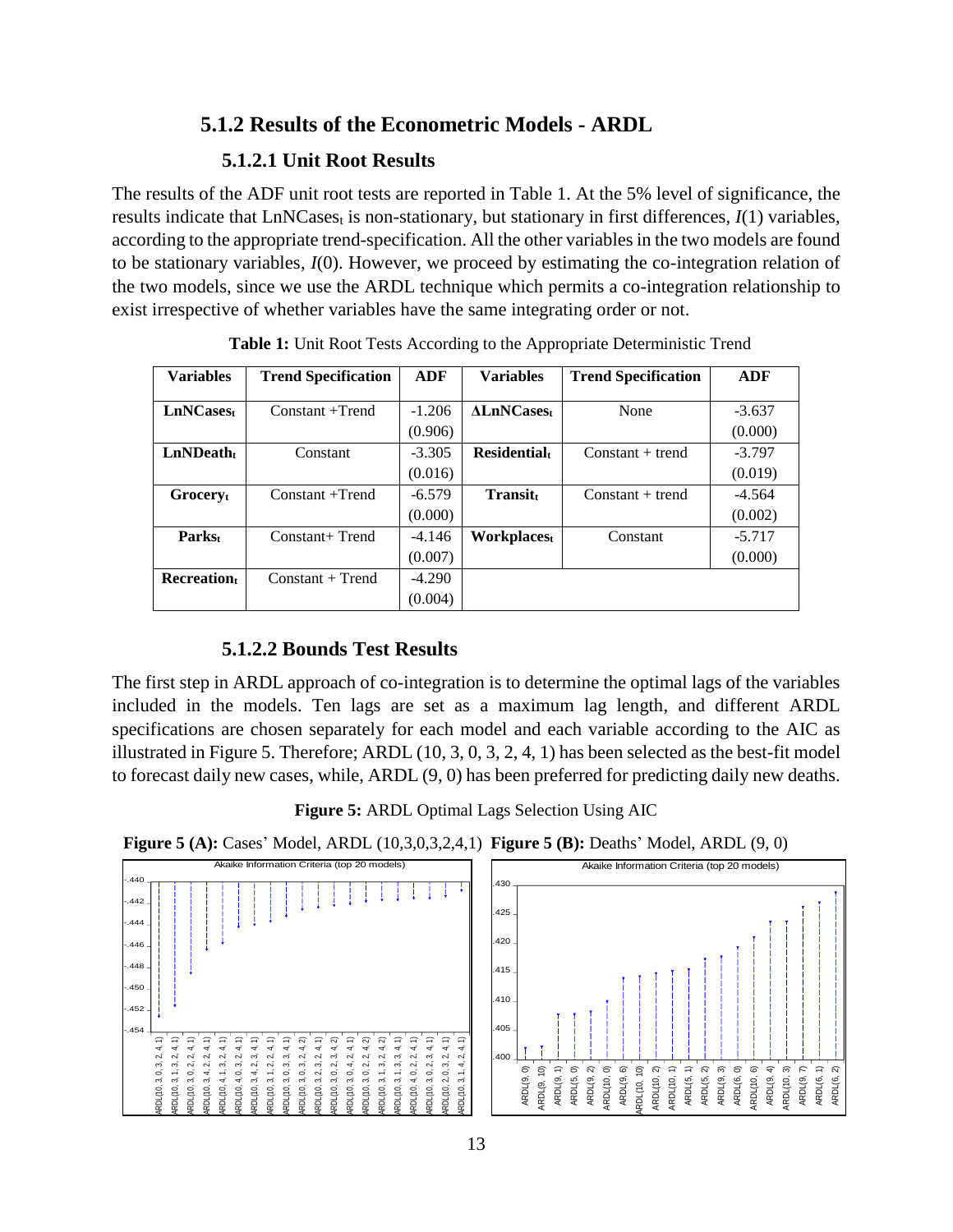The second step of ARDL approach is to test the existence of the long-run Equilibrium relationship –co-integration relationship– between LnNCases and its determinants in the first model, and between LnNDeaths and its determinants in the second model using the bound test. The results of bounds tests (computed F-statistics) for the two models are presented in Table 2.

The null hypothesis of no co-integration is rejected in the two models, indicating that there is a cointegration relation at the 1% level of significance for the two models over the period of the study. Therefore, we can proceed by estimating the long-run relationships between these variables.

|                       |                           | <b>Cases' Model</b> |                  | Deaths' Model             |      |                  |  |
|-----------------------|---------------------------|---------------------|------------------|---------------------------|------|------------------|--|
| <b>Critical value</b> | <b>Significance level</b> |                     | F-               | <b>Significance level</b> | F-   |                  |  |
|                       | 1%                        | 5%                  | <b>Statistic</b> | 1%                        | 5%   | <b>Statistic</b> |  |
| Minimum value<br>I(0) | 3.15                      | 2.45                | 7.848            | 6.84                      | 4.94 |                  |  |
| Maximum value<br>1(1) | 4.43                      | 3.61                |                  | 7.84                      | 5.73 | 13.648           |  |

**Table 2:** The Results of F-Statistics for Co-Integration Relationship

Note: The critical value of F is calculated at 6 independent variables in the Cases' model, and one independent variable in the Deaths' model. Constant without time trend is included in both models.

### **5.1.2.3 Estimating the Long-Run Equilibrium Relationships**

Having determined the best ARDL specification for the two models and the long-run cointegration relation is detected, long-run steady-state parameters were estimated and examined statistically in the two models as illustrated in Table 3.

The models perform reasonably. The adjusted  $R^2$  is very strong in both models, indicating strong explanatory power and the diagnostic tests indicate no statistical problems, except for heteroscedasticity in the new deaths' model. White-Hinkley (HC1) heteroscedasticity consistent standard errors and covariance is used to control the problem of heteroscedasticity in this model. Moreover, the two models are stable. Therefore, forecasting using these models can be performed accurately.

For the cases' model, all the long-run coefficients are significant at the 1% level of significance but the residential variable is not significant - indicating that mobility of population is affecting the incidence of new cases of Covid-19 significantly over the period of the study. As expected, a 1% increase in visits to grocery and pharmacy places, recreation areas, and workplaces compared with the base line is associated with higher incidence of Covid-19 by 14%, 30%, and 21% respectively at the 1% level of significance. However, the long-run coefficients of parks and transit have an unexpected negative sign. In the deaths' model, an increase in new cases by 1% tends to increase the new deaths by 0.72% on average in the long run.

Therefore, the spread of Covid-19 is caused by increasing mobility, especially to recreation areas -such as restaurants, cafes, shopping centers, theme parks, museums, libraries and movie theaters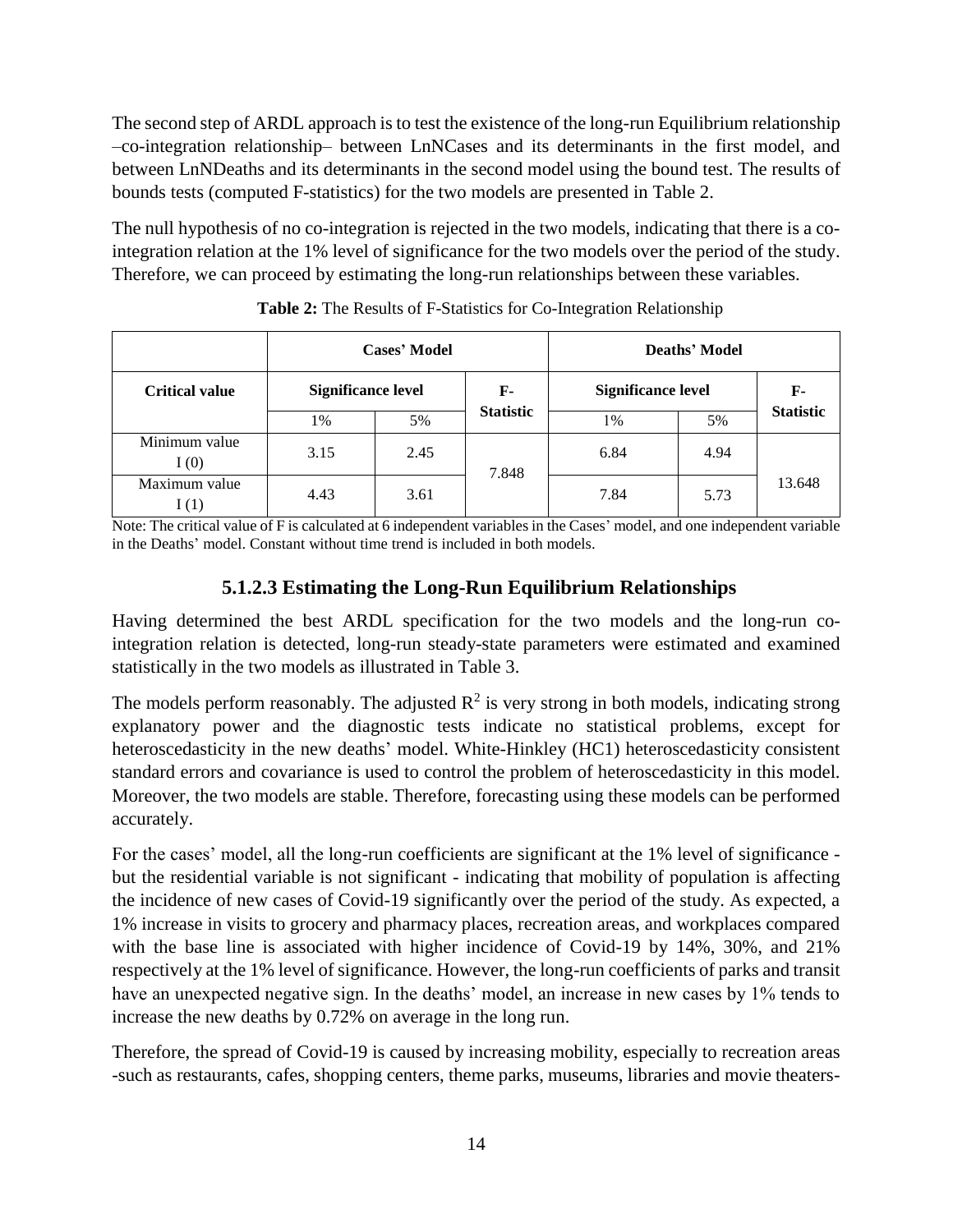and workplaces. Moreover, the spread of Covid-19 is more likely to increase the possibility of deaths.

| <b>Independent Variables</b>      | <b>Cases' Model</b> |                  | <b>Independent Variable</b>                      | Deaths' Model      |                  |  |
|-----------------------------------|---------------------|------------------|--------------------------------------------------|--------------------|------------------|--|
|                                   | Coefficient         | T-<br>statistics |                                                  | <b>Coefficient</b> | T-<br>statistics |  |
| Grocery                           | 0.137<br>(0.000)    | 3.857            | LnNCases                                         | 0.716<br>(0.000)   | 6.417            |  |
| Parks                             | $-0.078$<br>(0.013) | $-2.520$         |                                                  |                    |                  |  |
| Recreation                        | 0.296<br>(0.001)    | 3.346            |                                                  |                    |                  |  |
| Residential                       | 0.089<br>(0.702)    | 0.383            |                                                  |                    |                  |  |
| Transit                           | $-0.709$<br>(0.000) | $-3.630$         |                                                  |                    |                  |  |
| Workplaces                        | 0.211<br>(0.000)    | 4.333            |                                                  |                    |                  |  |
|                                   |                     |                  | Goodness of fit & diagnostic tests               |                    |                  |  |
| $R^2$                             | 0.981               |                  | $R^2$<br>0.891                                   |                    |                  |  |
| Adj. $R^2$                        | 0.977               |                  | Adj. $R^2$                                       | 0.884              |                  |  |
| Durbin-Watson stat                | 2.026               |                  | Durbin-Watson stat                               | 2.008              |                  |  |
| <b>B-G LM</b> (F-statistics)      | 0.457<br>(0.500)    |                  | 0.113<br><b>B-G LM</b> (F-statistics)<br>(0.894) |                    |                  |  |
| <b>ARCH</b> hetero (F-statistics) | 0.627<br>(0.429)    |                  | <b>ARCH</b> hetero (F-statistics)                | 8.103<br>(0.005)   |                  |  |
| <b>RESET</b> (F-statistics)       | 3.200<br>(0.076)    |                  | <b>RESET</b> (F-statistics)                      | 2.557<br>(0.081)   |                  |  |

**Table 3:** Long-Run Results of ARDL Co-Integration Approach

Note: B-G LM test is the Breusch-Godfrey Lagrange Multiplier statistics for residual autocorrelation. P-value between Brackets

### **5.2 Forecasting Results**

#### **5.2.1 Ex-Post Forecasting Results**

Speaking of the daily new cases, as illustrated before, ARIMA (4, 2, 1) was chosen as the best-fit model among other specifications. Regarding ARDL models, based on the same criterion, Dynamic ARDL (10, 3, 0, 3, 2, 4, 1) was selected as the best model. Concerning the daily deaths, the selected model is ARIMA (1, 1, 4) while Dynamic ARDL (9, 0) was picked. ARIMA-ARCH method for new cases and deaths models is also estimated and evaluated to treat the problem of heteroscedasticity in the ARIMA models.

The performance of the chosen models of daily cases and deaths respectively are compared using different measures of forecasting error accuracy. Table 4 shows the forecast error of these models in terms of RMSE, MAE, MAPE and SMAPE over the period of 14 days.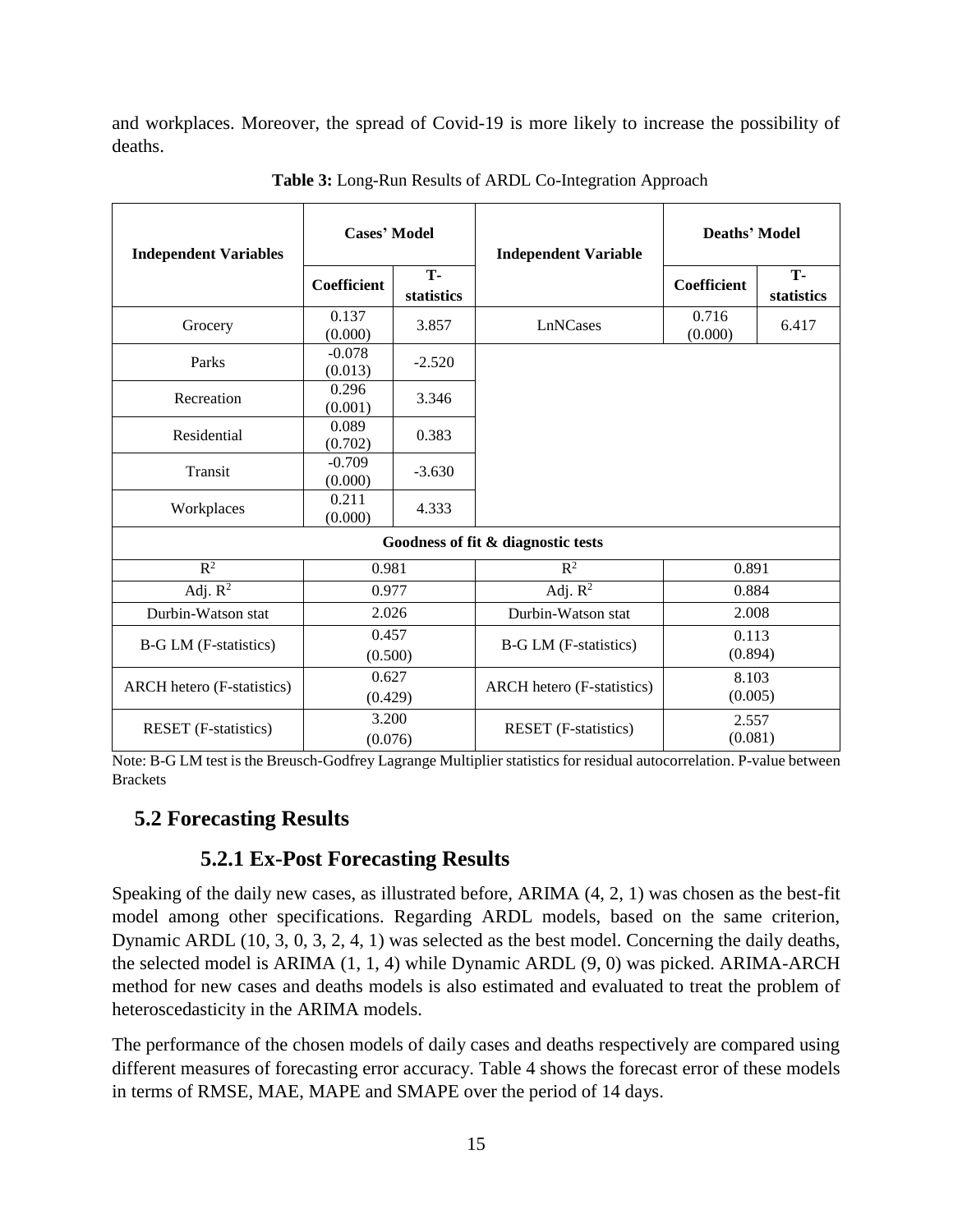|                          |             |            | Deaths' Model |              |             |            |             |              |
|--------------------------|-------------|------------|---------------|--------------|-------------|------------|-------------|--------------|
| <b>Forecasting Model</b> | <b>RMSE</b> | <b>MAE</b> | <b>MAPE</b>   | <b>SMAPE</b> | <b>RMSE</b> | <b>MAE</b> | <b>MAPE</b> | <b>SMAPE</b> |
| <b>ARIMA</b>             | 0.487       | 0.446      | 8.447         | 8.891        | 0.443       | 0.409      | 13.736      | 14.876       |
| <b>ARIMA-ARCH</b>        | 0.869       | 0.842      | 16.188        | 17.732       | 0.228       | 0.196      | 6.730       | 6.869        |
| <b>Dynamic ARDL</b>      | 0.694       | 0.675      | 12.929        | 13.876       | 0.230       | 0.181      | 6.287       | 6.336        |

**Table 4:** Forecasting Error Criteria of all Models (26 August - 8 September)

It is noticed that based on the different error measures, the ARIMA model is the best to forecast daily cases, whereas Dynamic ARDL is the most accurate one for daily deaths. Moreover, the MAPE indicates that only ARIMA method has highly accurate forecasts in the new cases model, with error magnitude less than 10%, whereas both ARIMA-ARCH and Dynamic-ARDL obtained a good forecast according to Lewis (1982) criterion. For the death model, the opposite is true since Dynamic ARDL and ARIMA-ARCH have highly accurate forecasts, whereas ARIMA only has a good forecast. Comparison among models can be also done across models using the MAPE since it is unit independent measures. Dynamic ARDL of the new deaths is the best one with the least forecasting errors.

The graphical investigation confirms the latter results. Figure 6 and Figure 7 compare the results of the preceding methods for the ex-post period (26 August - 8 September), and illustrate that ARIMA model provides the closest results to the actual data for daily cases, whereas Dynamic ARDL is the closest to the actual daily deaths.



**Figure 6:** Ex-Post Forecasting of Daily Cases Using Different Methods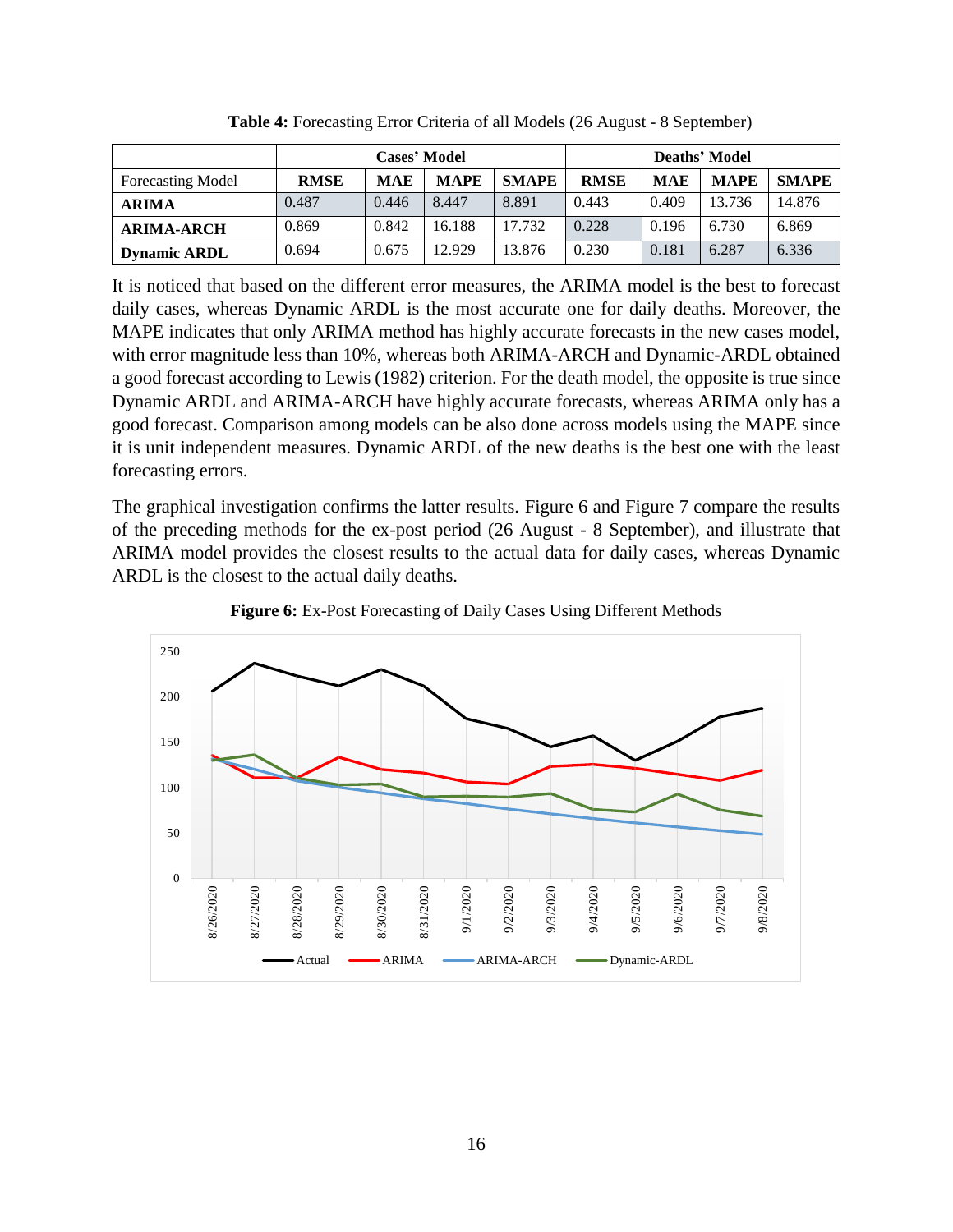

**Figure 7:** Ex-Post Forecasting of Daily Deaths Using Different Methods

### **5.2.2 Ex-Ante Forecasting Results**

To generate ex-ante forecasting using econometric methods, the future values of the explanatory variables have to be forecasted first. The ARIMA method is used to forecast the future values of the explanatory variables of the two models before proceeding to forecasting the values of new cases and deaths. Table 5 illustrates the predicted values of infections and deaths at the end of each month of the forecasting horizon using different forecasting methods for each model for comparison.

|            |              | <b>Number of Daily Infections</b> | <b>Number of Daily Deaths</b> |              |                   |                               |  |
|------------|--------------|-----------------------------------|-------------------------------|--------------|-------------------|-------------------------------|--|
| Date       | <b>ARIMA</b> | <b>ARIMA/ARCH</b>                 | <b>Dynamic</b><br><b>ARDL</b> | <b>ARIMA</b> | <b>ARIMA/ARCH</b> | <b>Dynamic</b><br><b>ARDL</b> |  |
| 8/9/2020   | 186.99*      | 186.99*                           | 186.99*                       | $19.00*$     | $19.00*$          | 19.00*                        |  |
| 30/9/2020  | 34.97        | 56.71                             | 2773.44                       | 31.09        | 13.09             | 7.61                          |  |
| 31/10/2020 | 2.21         | 5.57                              | $2.69E + 08$                  | 62.86        | 9.77              | 1.33                          |  |

7/11/2020 1.06 2.96 8.84E+09 75.17 9.15 0.82

**Table 5**: Ex-Ante Forecasts of Infections and Deaths (9 September- 7 November)

Note: \* represents actual numbers.

First, the outcomes of the selected methods of forecasting for the anticipated daily cases for 60 days (9 September- 7 November) are depicted in Figure 8.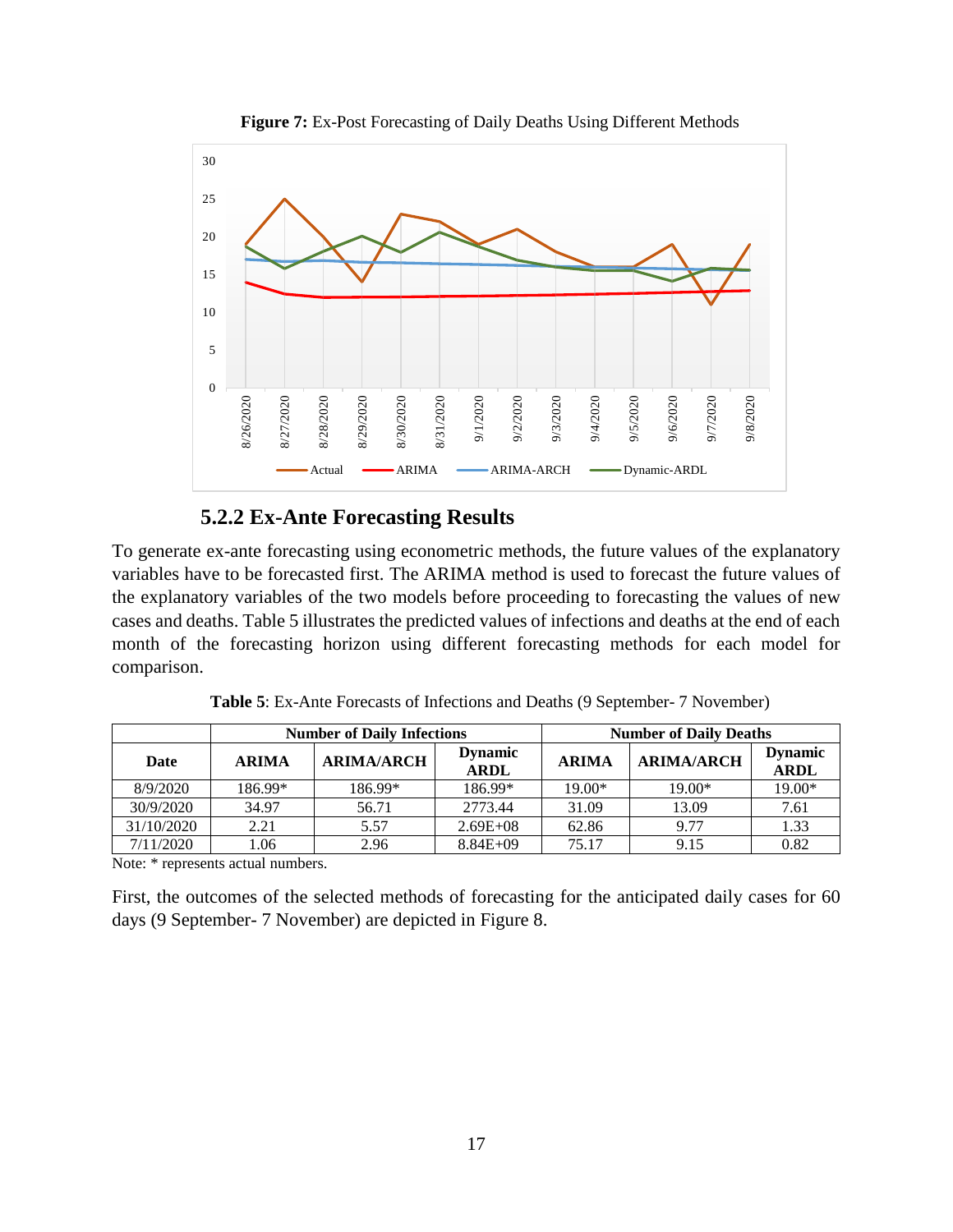

**Figure 8:** Forecasted Daily Cases Using Different methods (9 September- 7 November)

Although the ARIMA model has the highest forecast accuracy for the new cases model, we display it along with ARIMA-ARCH only for comparison purposes. As demonstrated by the hereinabove Figure, the two-time series methods anticipate a decrease in the daily infections although ARIMA-ARCH model predicts less fall than ARIMA. The first anticipates new infections to drop from 187 cases on September 8, 2020 to reach 3 cases by November 7 while the latter forecasts only 1 new case by that day. To add more, total number of infections on 7 November 2020 are anticipated to reach 102,352 and 103,365 cases by ARIMA and ARIMA-ARCH respectively. That is, a 2.12% and 3.13% increase in the number of infections is predicted.

According to Dynamic ARDL, the daily cases soar continually up to the end of the forecasting period to reach millions of cases. Caution needed when interpreting the latter results since the future values of the mobility variables are estimated without any restrictions on the full capacity of the different mobility places over time. Therefore, the increasing rate of movements to these places increases the number of new cases strongly as well.

In the same way, Figure 9 presents the results of the fitted models for daily kills. The results of dynamic ARDL (the best forecasting model) and ARIMA-ARCH revealed that daily deaths tend to decline over time across the period of forecasting.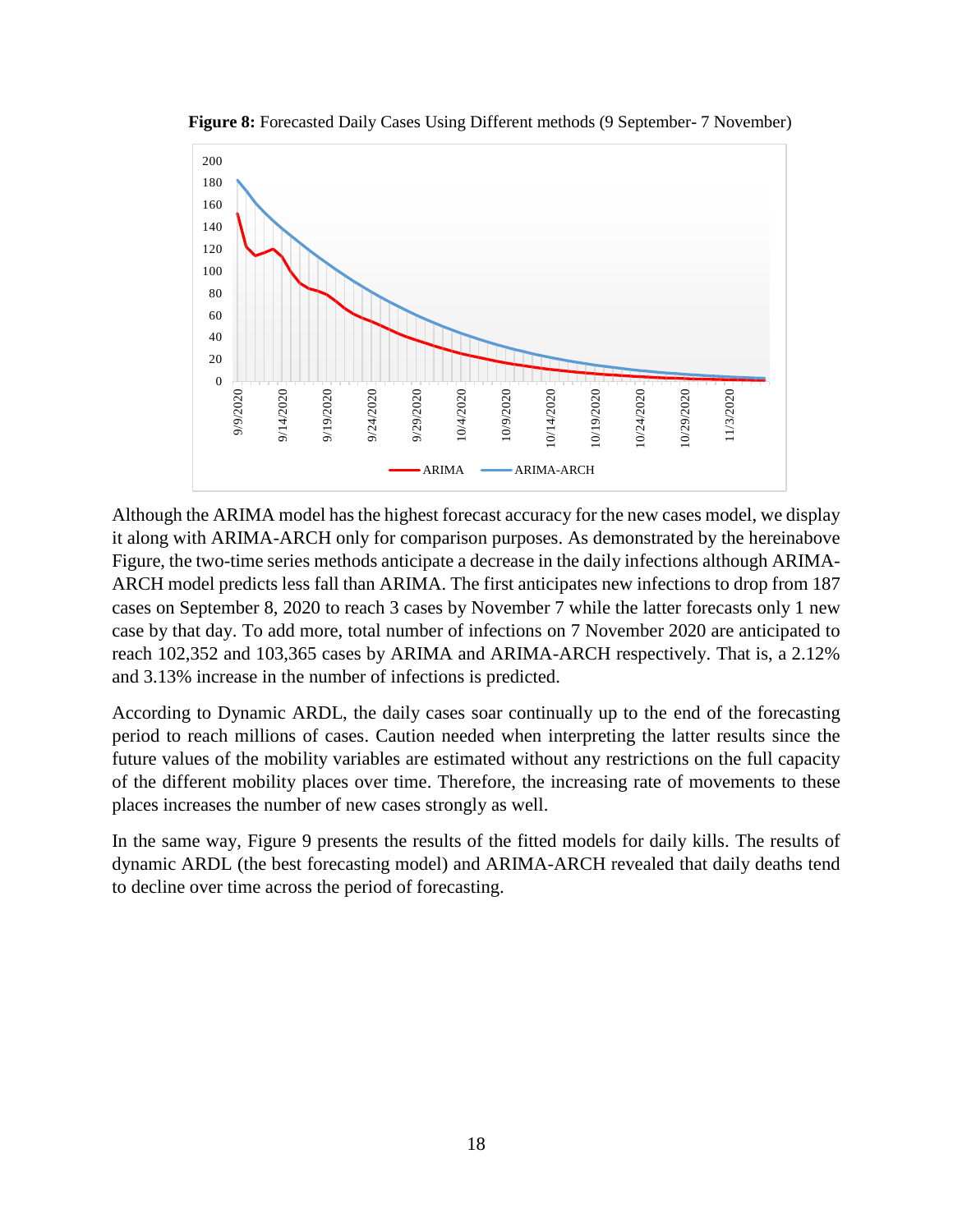

**Figure 9:** Forecasted Daily Deaths Using Different Methods (9 September- 7 November)

Despite anticipating a decreasing mortality rate, there is a small difference between the two models' outcomes. For instance, it is predicted that the number of deaths tends to fall seriously from 19 case at September 8 to 1 and 9 deaths at the end of the forecasting period ( $7<sup>th</sup>$  November) according to the dynamic ARDL and ARIMA-ARCH models respectively. In sum, total death toll is predicted to reach 5,938 (Dynamic ARDL) or 6,294 (ARIMA-ARCH) at the end of the forecasting horizon. To put it differently, the number of deaths is foreseen to rise by 13.21% or 6.80%. On the other side, mortality rate related to Covid-19 is expected to increase continuously using ARIMA forecasting model to reach 75 daily deaths, and 8,024 as total deaths by the end of the forecasting period.

### **6. Discussion**

Although more data and information are needed, econometric models can be useful in predicting confirmed infections and deaths as well as future pandemic spread rates if the spread of the virus does not change very oddly. Undoubtedly, it is globally well known that this virus is new and has the potential to be highly transmissible in addition to growing fears of a powerful second wave. This ability may influence all expectations, but to our knowledge and time of estimation these models are among the best and most recent.

Regarding the current situation in Egypt, the last month has witnessed the rise of the infection rate by 0.29% whilst the death rate has fallen by 0.27% and the recovery rate has increased by 23.54%. Obviously, this is due to the serious early list of closures and policies imposed by the Egyptian government which aimed at encouraging citizens to stay at home to stop the spread of infections.

Additionally, three-month after directing the previously mentioned closure at end of June the government started reopening to avoid GDP decline, income losses and poverty increase. Despite resulting in upward movement, the number of infections kept on decreasing since mid-July. This may be because an increasing number of Egyptians are taking social distancing measures seriously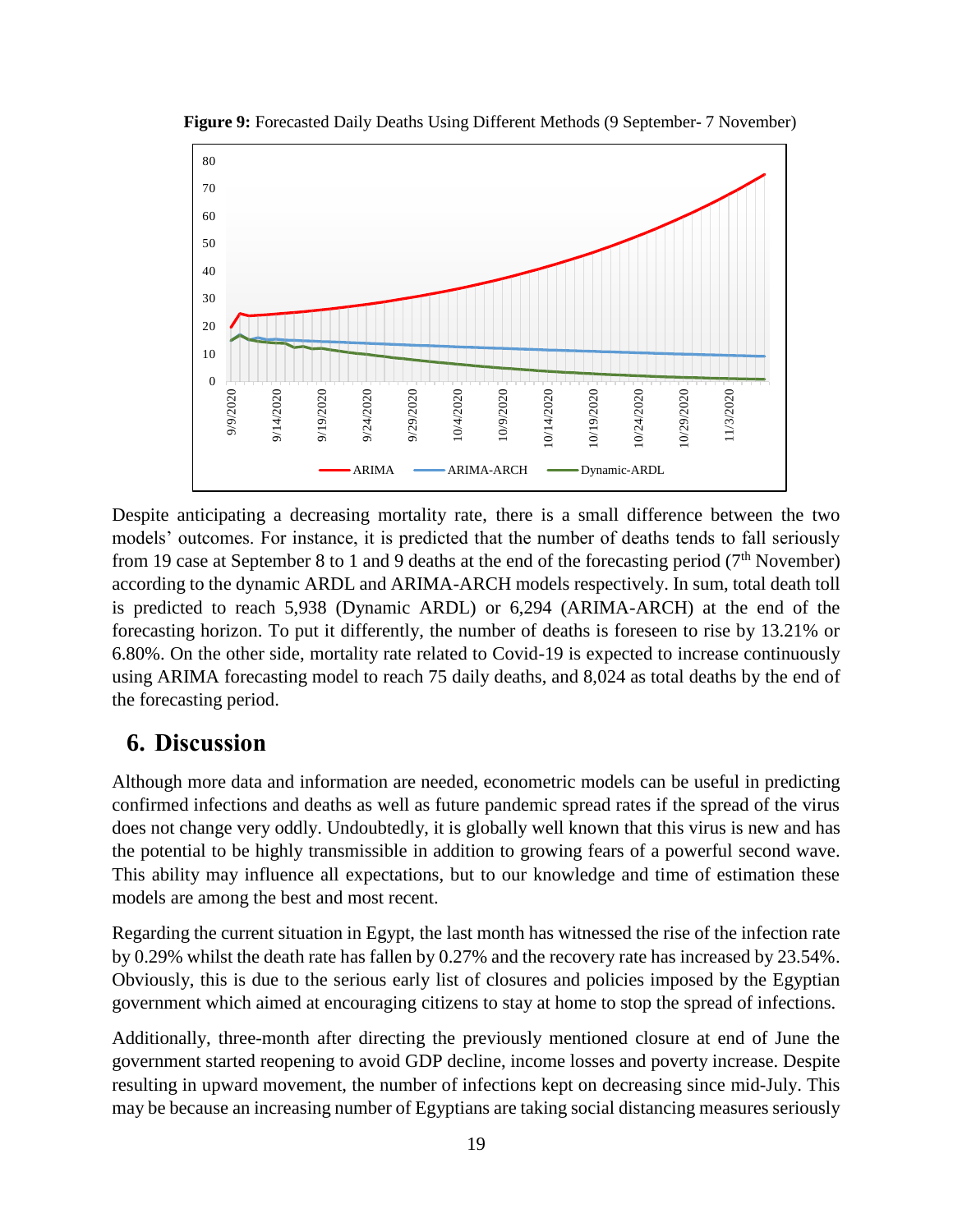and committing to preventive measures to limit coronavirus outbreak as a result of increased level of awareness.

Chiefly, the results of the utilized models conclude that mobility of population is affecting the incidence of new cases of Covid-19 significantly. As expected, an increase in mobility related to grocery and pharmacy places, recreational outlets, and workplaces by 1% is associated with higher incidence of Covid-19 by 14%, 30%, and 21% respectively. Therefore, the spread of Covid-19 is caused by increasing mobility, especially recreation places such as restaurants, cafes, shopping centers, theme parks, museums, libraries and movie theaters, in addition to workplaces. Moreover, the spread of Covid-19 by 1% more tends to increase the possibility of deaths by 0.72% on average in the long run.

Ex-post forecasting is performed for a period of two weeks (26 August - 8 September) using both time series and econometric techniques to choose the most accurate forecast for each model to be used in the ex-ante forecasting of the new cases and new deaths models. ARIMA is the best for the new cases model, while Dynamic ARDL is the best for the new deaths model. Results of other forecasts, which obtained using different techniques, are also shown for comparison.

The ex-ante forecasting results using different approaches reveal two different suggested Scenarios to the future Covid-19 epidemic. Table 6 illustrates the growth rates of the forecasts of infections and deaths at each month of the forecasting horizon using the two Scenarios, along with the actual growth rates. First and the more accurate Scenario - according to our forecasting accuracy measures - is the Optimistic Scenario. It is expected that the number of infections by the virus is decreasing continuously to reach only one case daily by total number of 102,352 cases at the  $7<sup>th</sup>$ November. Moreover, the anticipated number of kills due to Covid-19 is predicted to fall seriously from 19 case at September 8 to 9 deaths by total of 5,938 deaths at the end of the forecasting horizon. Thus, the results show possible containment of the pandemic. Figure 10 illustrates this optimistic Scenario along with the actual data of the new infections and deaths of Covid-19 over the period (15<sup>th</sup> of March –  $7<sup>th</sup>$  of November).

|                |                      | <b>Optimistic Scenario</b> | <b>Pessimistic Scenario</b> |                      |  |  |
|----------------|----------------------|----------------------------|-----------------------------|----------------------|--|--|
| Date           | Daily Growth Rate of | Daily Growth Rate of       | Daily Growth Rate of        | Daily Growth Rate of |  |  |
|                | Infections $(\%)$    | Deaths $(\%)$              | Infections $(\%)$           | Deaths $(\% )$       |  |  |
| $15/3 - 30/6$  | $4.3*$               | $4.2*$                     | $4.3*$                      | $4.2*$               |  |  |
| $1/7 - 8/9$    | $-3.0*$              | $-2.1*$                    | $-3.0*$                     | $-2.1*$              |  |  |
| $9/9 - 30/9$   | $-6.5$               | $-3.0$                     | 13.4                        | 2.1                  |  |  |
| $1/10 - 31/10$ | $-8.4$               | $-5.3$                     | 43.4                        | 2.2                  |  |  |
| $1/11 - 7/11$  | -8.6                 | $-5.7$                     | 54.3                        |                      |  |  |

**Table 6**: Growth Rates of Number of Infections and Deaths (Actual and Forecasts)

Note: \* represents growth rate of actual numbers.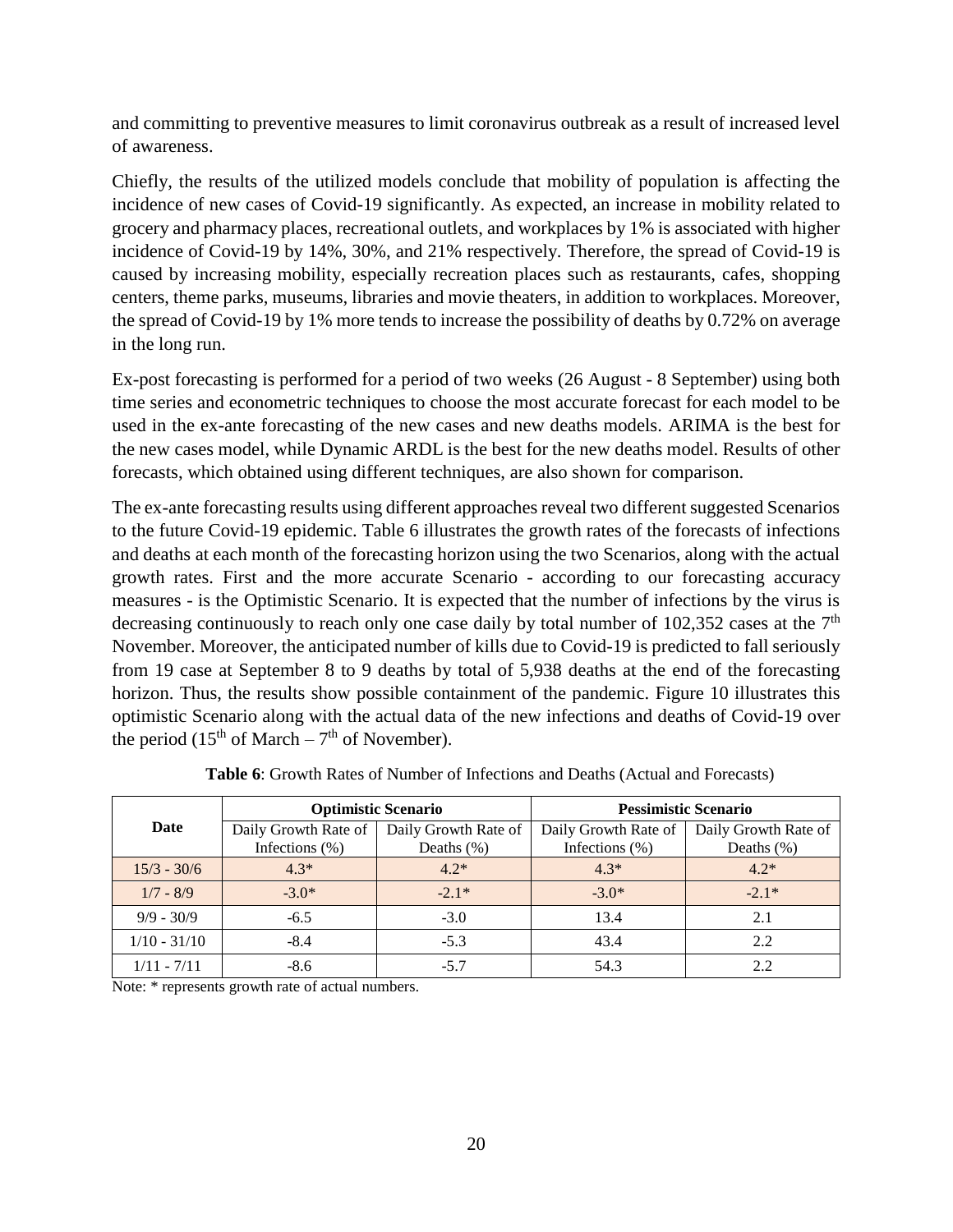**Figure 10**: The Actual and Forecasts of New Infections and Deaths of Covid-19



"The optimistic Scenario"

On the other side, other forecasting techniques - although less accurate ones – reveal a sharp increase in infections by the coronavirus to reach millions of cases on the  $7<sup>th</sup>$  of November. This pessimistic Scenario suggests that the majority of persons in Egypt is expected to be infected by the virus at the end of the forecasting period (Leading to herd immunity). However, this huge increase in the number of infections, 33.6% daily growth rate on average over the forecasting period, is associated with much less growth rate of the number of deaths over the same forecasting horizon. The latter is only 2.3% daily on average of all the forecasting period to reach its maximum of 75 daily deaths by total of 8,023 deaths at the end of the forecasting horizon. Moreover, the growth rate of deaths is increasing steadily across time, while the daily growth rate of infection is increasing sharply from month to month as illustrated in Table 5. The latter result suggests huge spread of the coronavirus with less risk of deaths in the coming two months. So, quicker spread, with less number of killed persons.

Even if the pessimistic Scenario is less likely to occur according to our forecasting accuracy measures, policy makers have to put it into consideration for best control of the epidemic.

Since the future of Covid-19 depends on the decisions made in addition to community engagement practices among others, countries should plan and be ready for any scenario. To maintain the expected trajectory of the pandemic in Egypt, many restrictions must be continued and emergency mechanisms need to be considered. Regarding the community role, social distancing measures must be strictly adhered to. In some countries such as England, Hong Kong, Singapore, and Norway, a 1-meter distance is recommended while, Germany and Spain endorsed a 1.5 meter and a 2-meter space is advised in Japan and South Korea (Han, et al., 2020). Besides, following the declared health precautions and rules to ensure that infection is avoided or transmitted is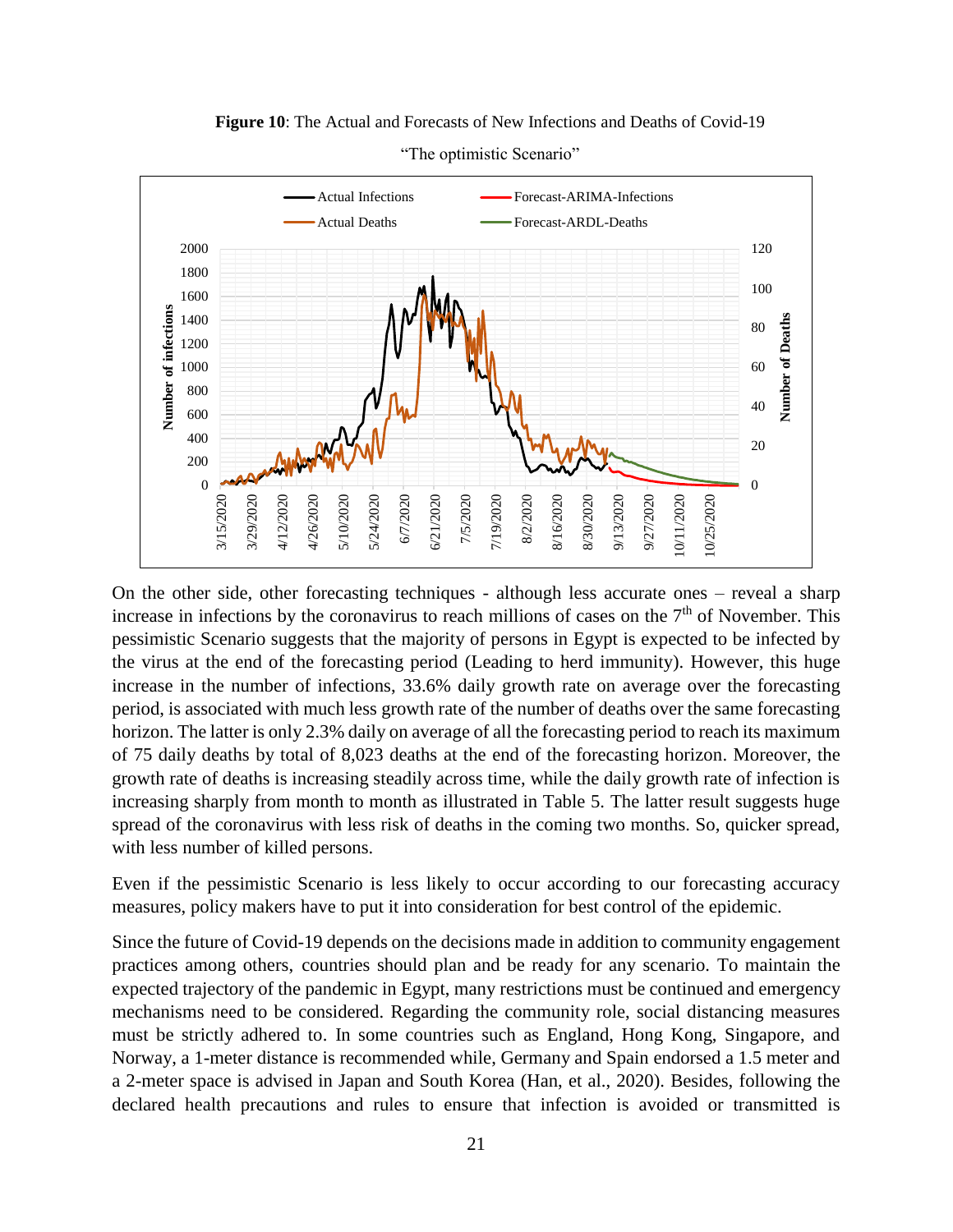substantial. Consequently, maintaining good hygiene is of great importance, that is, wearing masks everywhere, frequently washing hands and staying home in case of being sick. It should also be noted that it is possible that this expected pattern will change, but this depends on the actions of the people that facilitate the work of the health system in each country.

Speaking of the role of the government, plans of re-imposing lockdown are recommended, upon setting certain epidemiological threshold. To put it another way, some governments have marked 50 new cases per 100,000 residents per state for 7 continuous days as the threshold for re-closing. It is also recommended continuing working from home for those who are more vulnerable to infection while promoting distancing and hygiene rules for workers who will be physically present at workplaces. For the purpose of preventing more infections to happen, it is recommended to enhance the effective find, test, trace, isolate, and support systems. Hence, temperature checking needs to be generalized before entering different places in addition to using the sterilization gates.

As a trial to prevent predicted deaths or to deal with possible second wave of infections especially following reopening, a support to the Egyptian health-system is crucial. That is increasing the number of hospitals equipped with intensive care units and ventilators for patients. Additionally, providing protective equipment for the medical sector staff and health-care workers.

Moreover, it is advised to continue restricting flights from severely infected countries. While screening individuals coming from other countries and quarantine measures are essential to pick potential infections and prevent more transmission. Regarding internal mobility, additional trains and buses can be recommended to run to alleviate overcrowding, especially at peak times. Equally important is keeping restrictions on all different social gatherings to limit the further spread of the virus.

These recommended strategies should support Egypt in stopping viral spread of the virus and avoid returning to full lockdown.

# **References**

Anwar, W. A., & AbdelHafez, A. M. (2020). Forecasting the peak of novel coronavirus disease in Egypt using current confirmed cases and deaths. *medRxiv*.

Benvenuto, D., Giovanetti, M., Vassallo, L., Angeletti, S., & Ciccozzi, M. (2020). Application of the ARIMA model on the COVID-2019 epidemic dataset. Data in brief, 105340.

Breisinger, C., Raouf, M., Wiebelt, M., Kamaly, A., & Karara, M. (2020). Impact of COVID-19 on the Egyptian economy: Economic sectors, jobs, and households (Vol. 6). Intl Food Policy Res Inst.

Dehesh, T., Mardani-Fard, H. A., & Dehesh, P. (2020). Forecasting of covid-19 confirmed cases in different countries with arima models. medRxiv.

Dickey, D.A and Fuller, W.A. (1979), 'Distributions of the Estimators for Autoregressive Time Series with a Unit Root', Journal of American Statistical Association, Vol.74, No.366: 427-431.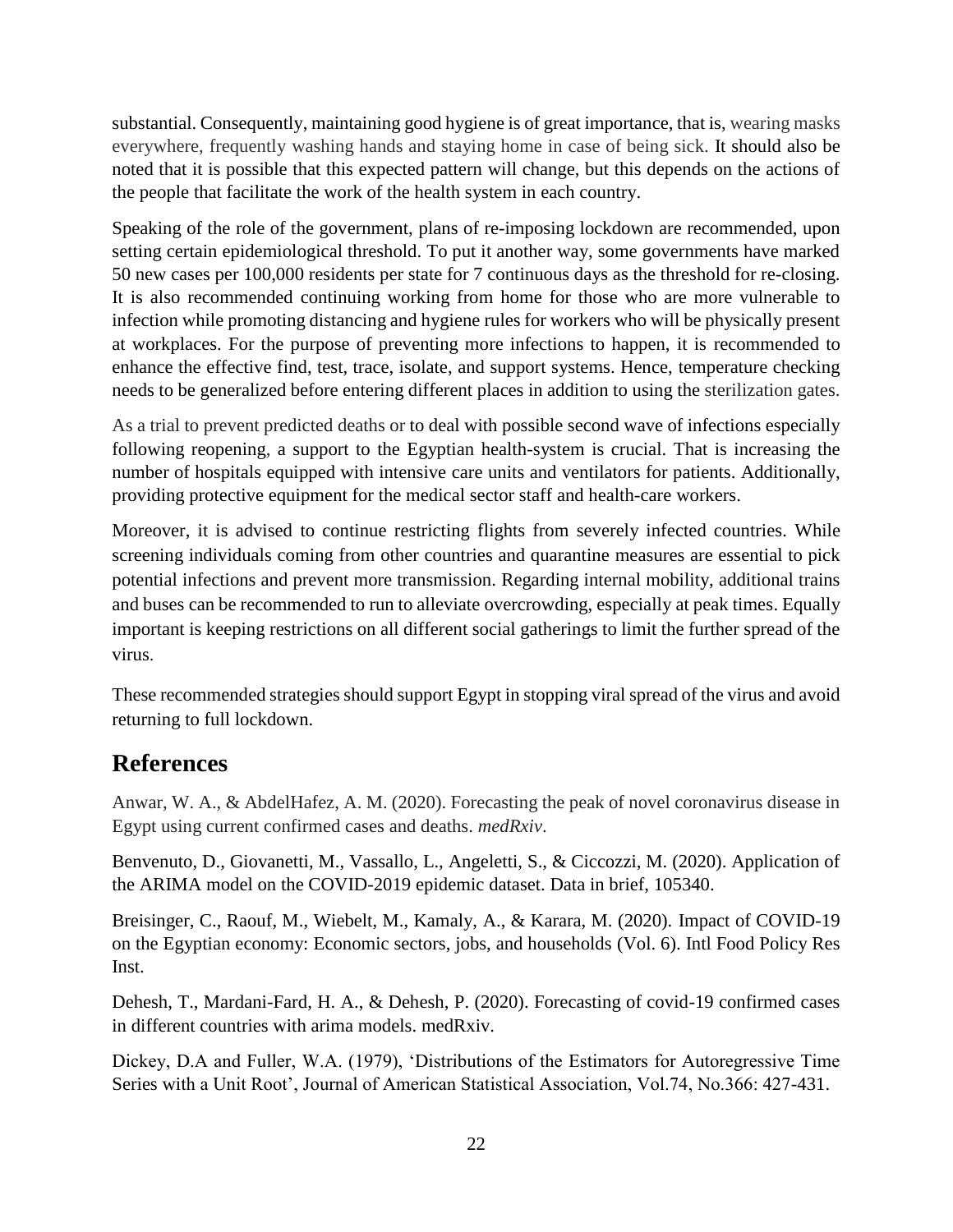El-Ghitany, E. (2020). A Short-Term Forecast Scenario for COVID-19 Epidemic and Allocated Hospital Readiness in Egypt.

Elmousalami, H. H., & Hassanien, A. E. (2020). Day Level Forecasting for Coronavirus Disease (COVID-19) Spread: Analysis, Modeling and Recommendations. arXiv. 2020 mar.

Feridun, M. (2009), 'Unit Roots, Structural Breaks and Cointegration Analysis: A Review of the Available Processes and Procedures and an Application', Presented at The Macroeconomics and Financial Economics Workshop: Recent Developments in Theory and Empirical Modelling workshop, held from October 8 to October 9 at Eastern Mediterranean University.

Google LLC "Google COVID-19 Community Mobility Reports". <https://www.google.com/covid19/mobility/> Accessed: <16 August 2020>

Gujarati, D. N., & Porter, D. C. (2009). Basic econometrics 5th Ed." McGraw-Hill International Edition, Boston.

<https://www.worldometers.info/coronavirus/> Accessed: <16 August 2020>

Han, Emeline et al. (2020). Lessons learnt from easing COVID-19 restrictions: an analysis of countries and regions in Asia Pacific and Europe. The Lancet, Volume 0, Issue 0. [https://doi.org/10.1016/S0140-6736\(20\)32007-9.](https://doi.org/10.1016/S0140-6736(20)32007-9)

Kumar, P., Kalita, H., Patairiya, S., Sharma, Y. D., Nanda, C., Rani, M. & Bhagavathula, A. S. (2020). Forecasting the dynamics of COVID-19 Pandemic in Top 15 countries in April 2020: ARIMA Model with Machine Learning Approach. medRxiv.

Lauer, S. A., Grantz, K. H., Bi, Q., Jones, F. K., Zheng, Q., Meredith, H. R. & Lessler, J. (2020). The incubation period of coronavirus disease 2019 (COVID-19) from publicly reported confirmed cases: estimation and application. *Annals of internal medicine*, *172*(9), 577-582.

Lee, K.N.H. (2005), An Econometric Analysis of International Tourism Demand in Hong Kong - A Cointegration and Error Correction Approach, PhD thesis, Aston University, UK.

Lewis, C. D. (1982), Industrial and Business Forecasting Methods, London: Butterworths.

Li, G., Song, H., and Witt, S.F. (2005), 'Recent Developments in Econometric Modelling and Forecasting', *Journal of Travel Research*, Vol.44: 82-99.

Max Roser, Hannah Ritchie, Esteban Ortiz-Ospina and Joe Hasell (2020) - "Coronavirus Pandemic (COVID-19)". Published online at OurWorldInData.org. Retrieved from: 'https:/ourworldindata.org/coronavirus' [Online Resource] Accessed: <16 August 2020>

Nosier, S. A. (2012), *Estimating the International Tourism Demand for Egypt 'An Econometric Approach'*, PhD thesis, the University of Hull: UK.

Paez, Antonio. 2020. "Using Google Community Mobility Reports to Investigate the Incidence of COVID-19 in the United States." Transport Findings, May.